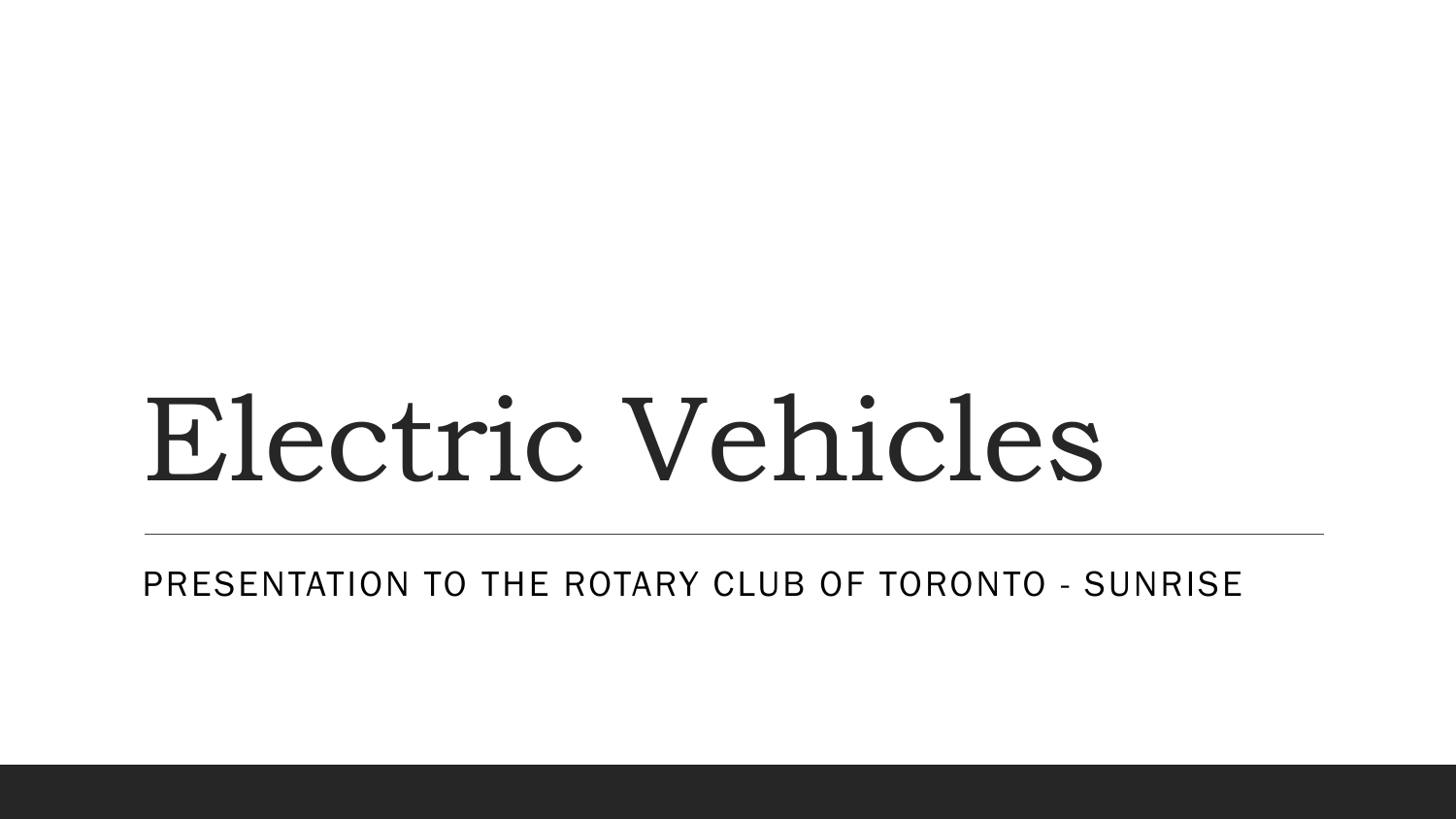

#### 1896 Photo of "The Fetherstonhaugh" (right)

F.B. Fetherstonhaugh (patent lawyer), William Still (engineer) and John Dixon (carriage builder) all of Toronto built this Canadian First electric car and first ran it around the track at the "Exhibition" in 1893.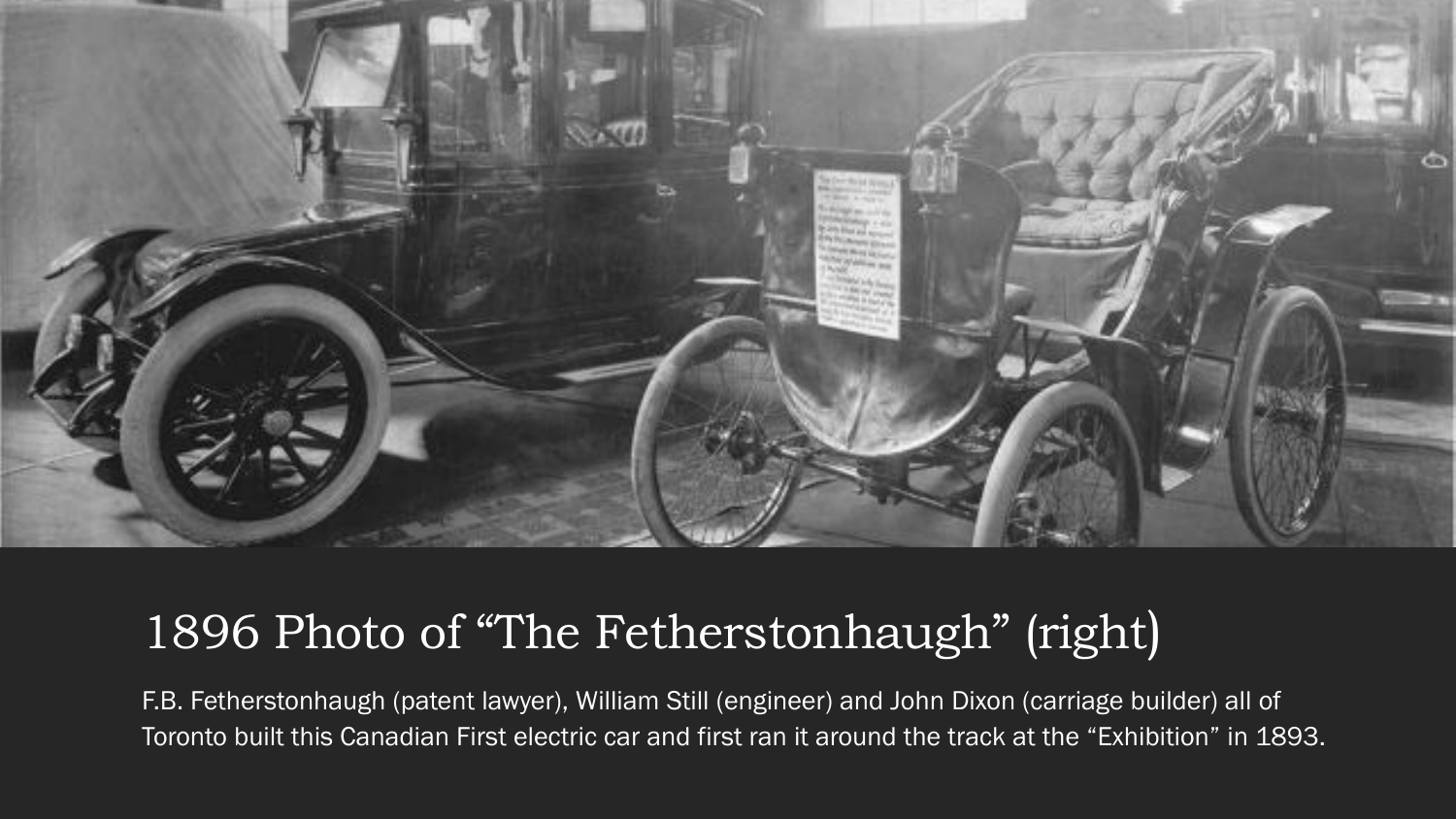#### What We Own – 2017 Bolt (GM)

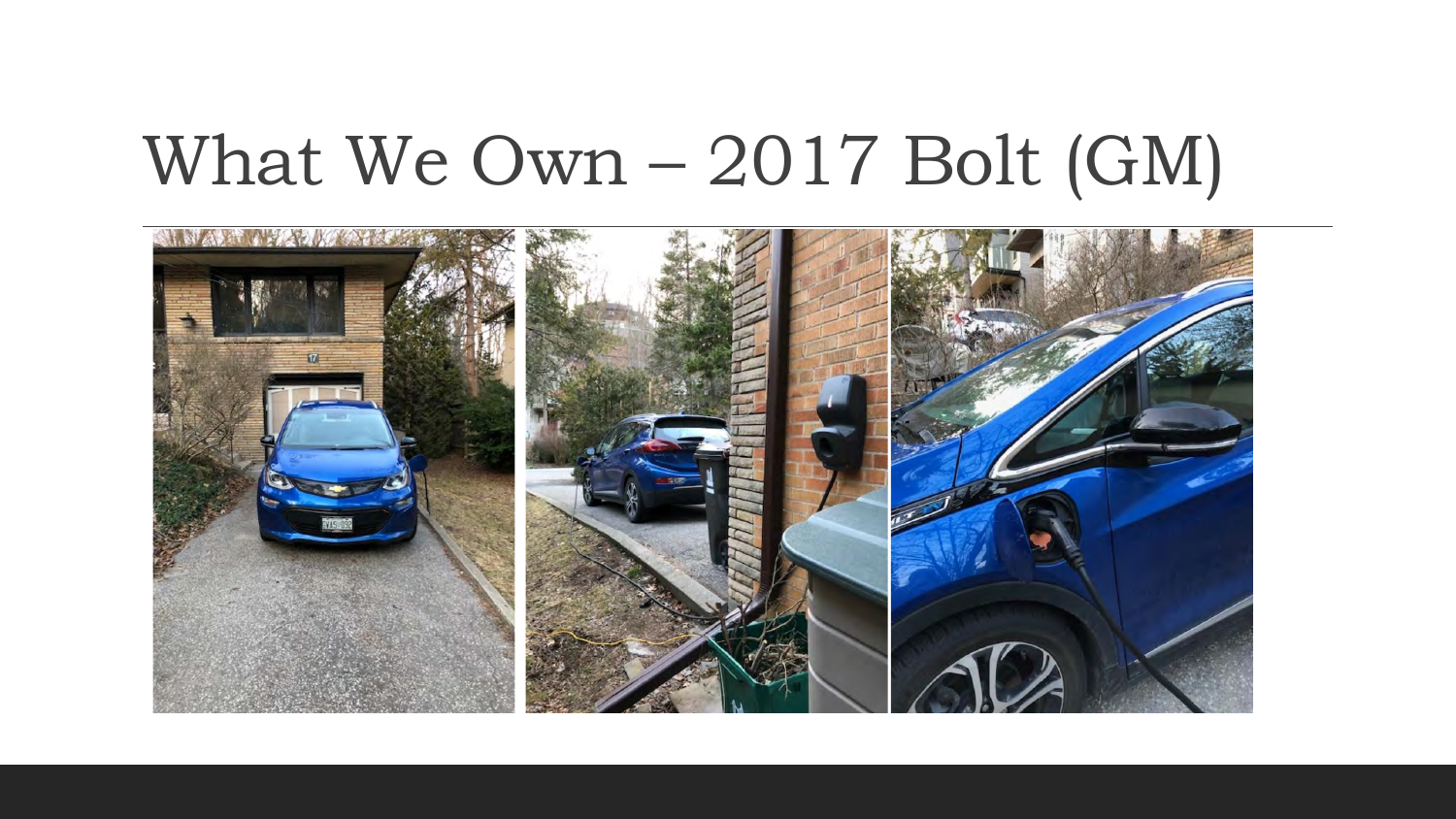## Know your EV acronyms

BEV is a Battery Electric Vehicle: batteries store and deploy power to electric motors to drive the wheels and if you are lucky also heat your car a bit in cold weather. Nissan Leaf, the whole range of Teslas, the Polestar 2, the BMW i3, Hyundai Kona Electric, Kia Soul EV, VW's ID.3 and e-Golf, the Jaguar i-Pace and the GM BoltEV and BOLT EUV.

**PHEV** is a **Plug-in hybrid** and **HEV** is a **Hybrid Electric Vehicle**: PHEV's can plug in to charge a battery for small range (HEV's cannot). The remainder of the range is completed by the Internal Combustion Engine (ICE) and gasoline. Popular PHEVs include the Mitshubishi Outlander, Hyundai Ioniq, MINI Countryman PHEV and Volvo XC60 T8. The Toyota Prius is an HEV.

**FCEV** is a **Fuel Cell Electric Vehicle**: Many tout FCEV fuel cells as superior to BEV's but there is little infrastructure. Toyota Mirai is one of the few on the market.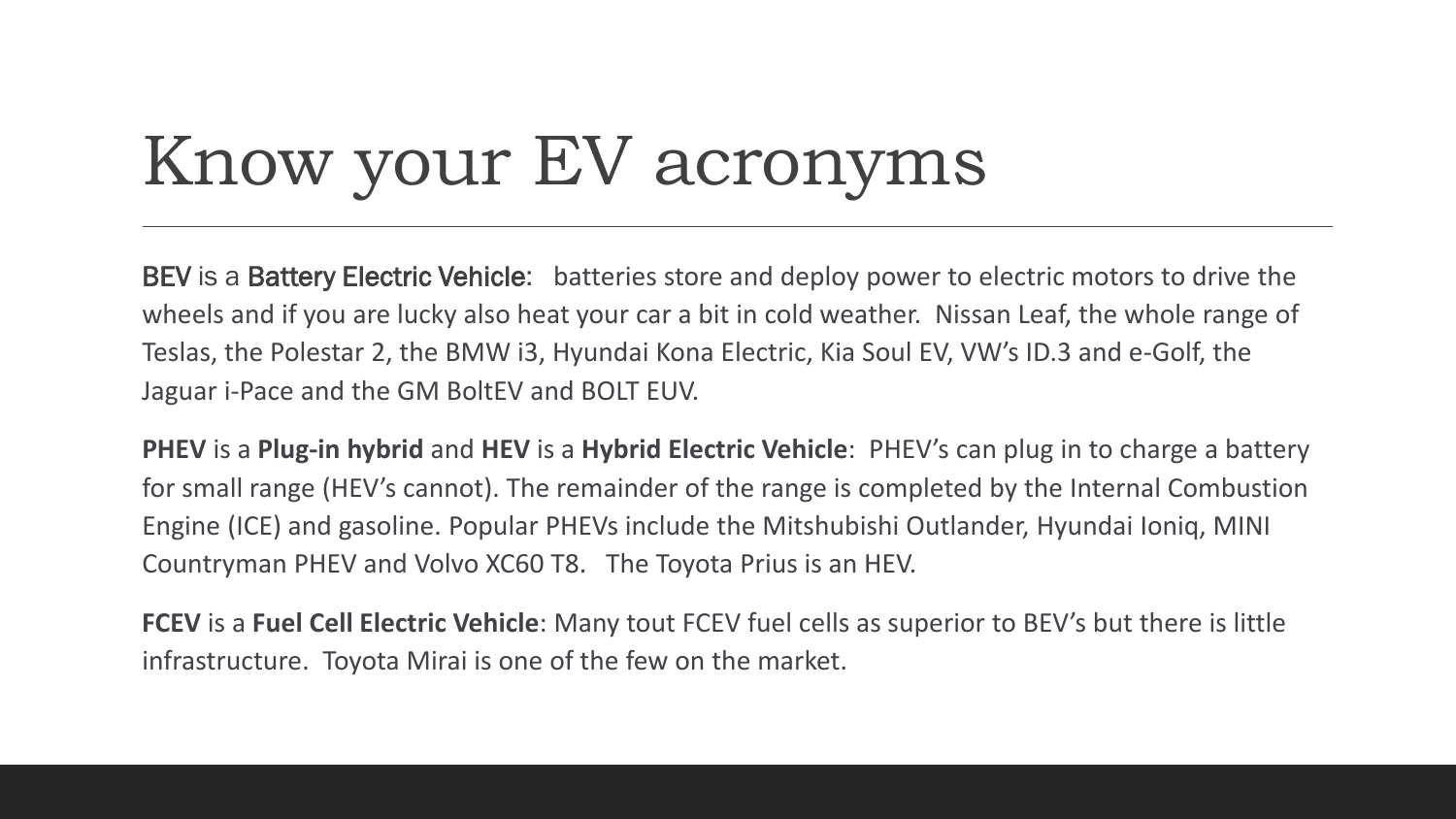## How we came to purchase a BEV

1. We mostly rode our bicycles although we bought our first ICE vehicle shortly after our daughter was born.

2. For our second car my husband wanted a Hybrid but we could not put our bikes on a Prius. Waitlisted ourselves for a Highlander Hybrid and became an early adopter of a Hybrid SUV. Early adopters promote the technology and encourage others. It is expensive to be an early adopter and risks of purchasing in a first model year. But the vehicles tend to come with excellent warranties on the batteries and some government incentives which have fluctuated over the years.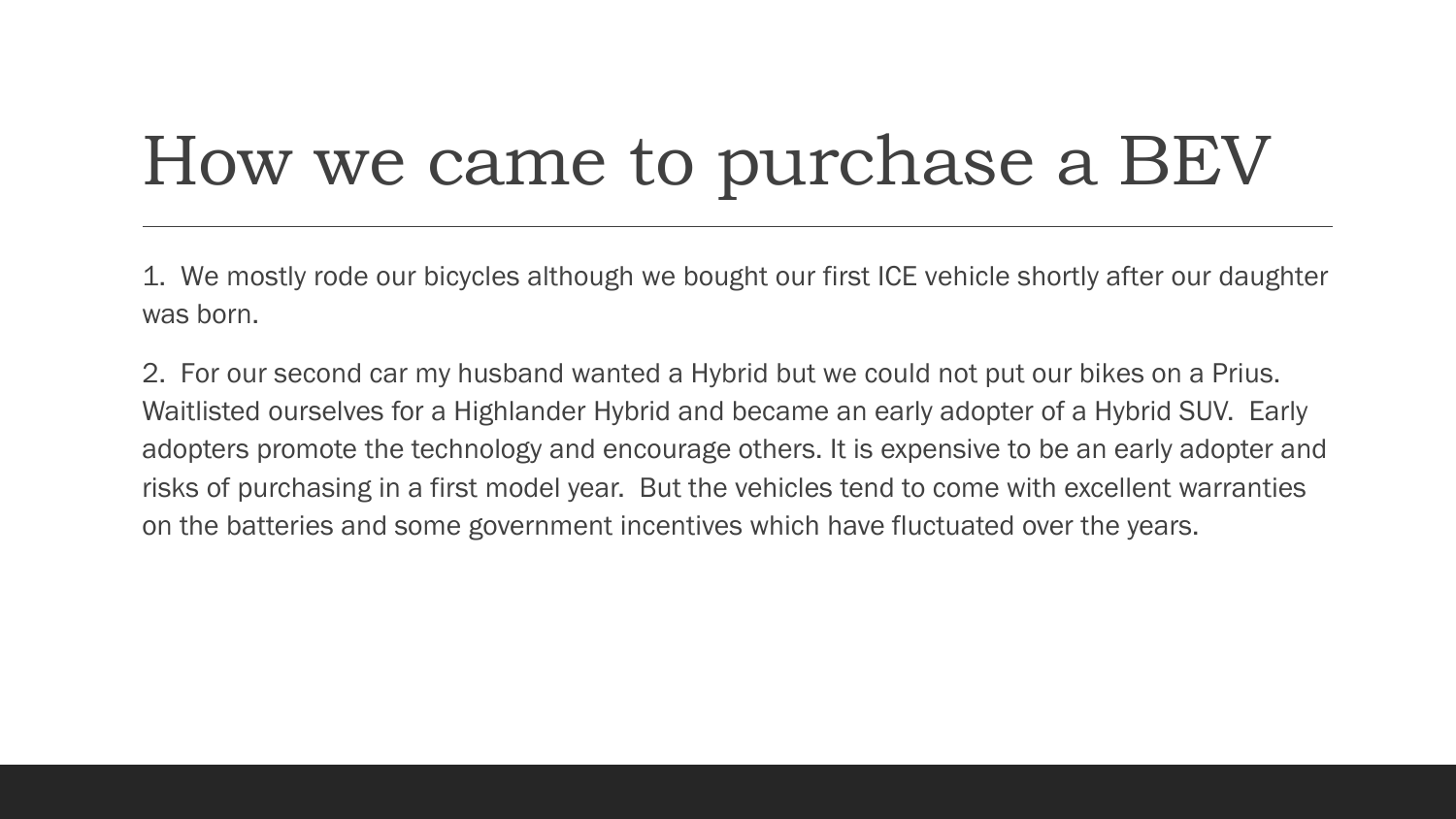## Transitioning to a BEV

4. My husband spent a few years figuring out how he could build his own BEV in our driveway. But before we had to give up the driveway for his venture, TESLA came out with its first all electric Roadster in 2008 followed by the Model S. My husband asked monthly if we could buy one and monthly I said we will never spend 7 digits on a car. Incentives or not.

5. Eventually we looked to replace our aging Highlander and we needed a car that worked well in the winter but my husband had a secret agenda – it seems I was suddenly the recipient of my very own Subaru and very happy too.  $\odot$ 

6. Secretly, on a waiting list for the BOLTEV my husband recounted various trips he made to the Dealer here in Toronto to see the evolution of the car. He did not want the "Tesla No". Finally in July 2017 he owned his first and to date only BEV. I snubbed his car. It was "his thing". Then one day I drove his car. I was hooked and loved driving it, at least in good weather.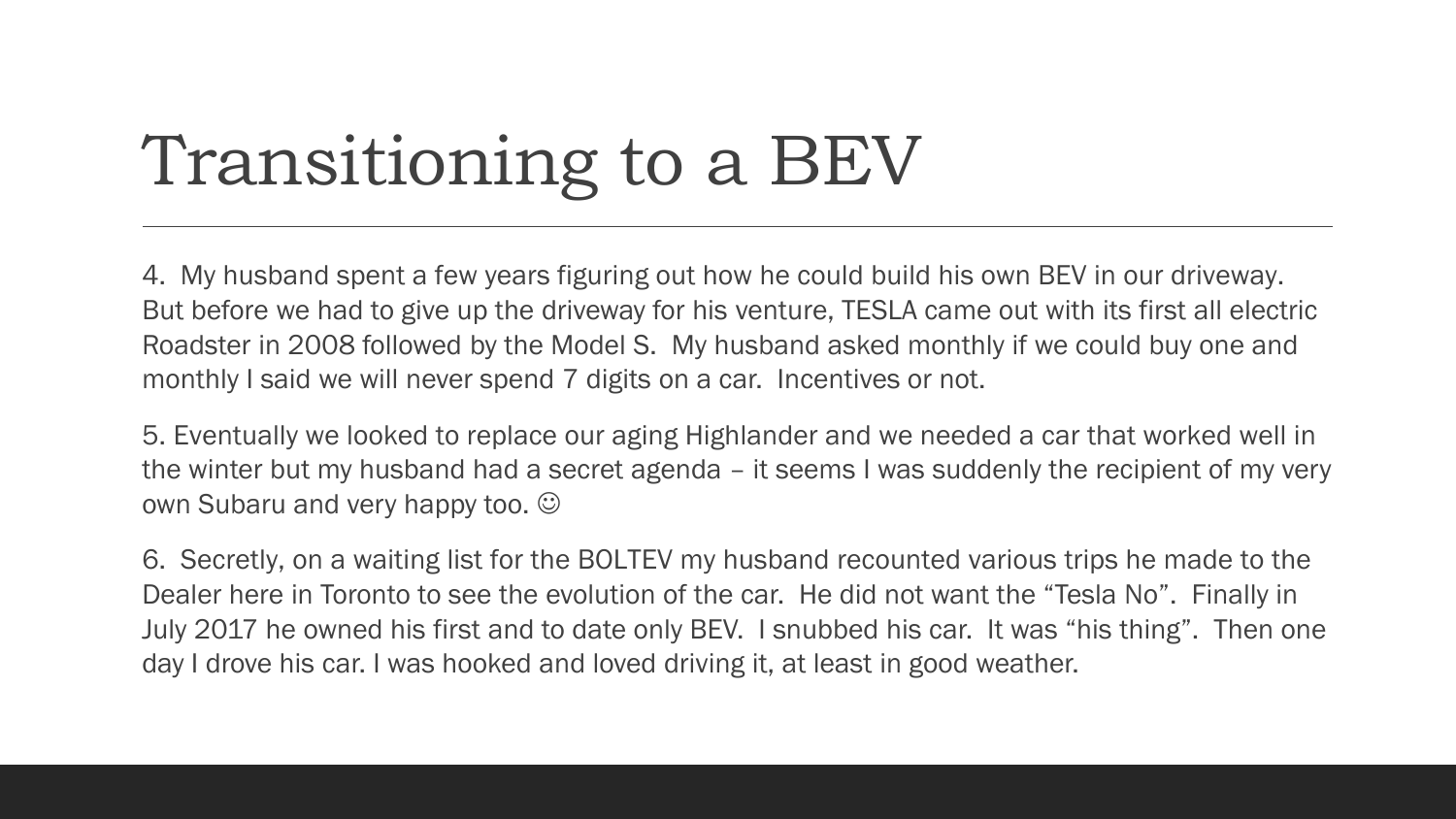## Is an EV for me? \$\$, Charging, Range

The main factors in any EV purchase are money and range. You have to assess for yourself if the up front costs are worth the purchase. There are still some government incentives with the Federal Government giving \$5000 incentives for full BEV's and \$2500 for PHEVs. You can now by BEV's used and the cost has come down significantly.

You will have to pay for charging but never for gas.

Charging at home is a privilege. If you have that privilege then you should take advantage and have home charging.

Range for your daily commute is the next factor. " I live in a climate with cold winters, my commute is 70 miles one way. Will I be able to make this commute without charging at work in the winter? Will I be able to turn on the heat?" These are real EV questions scenarios every day.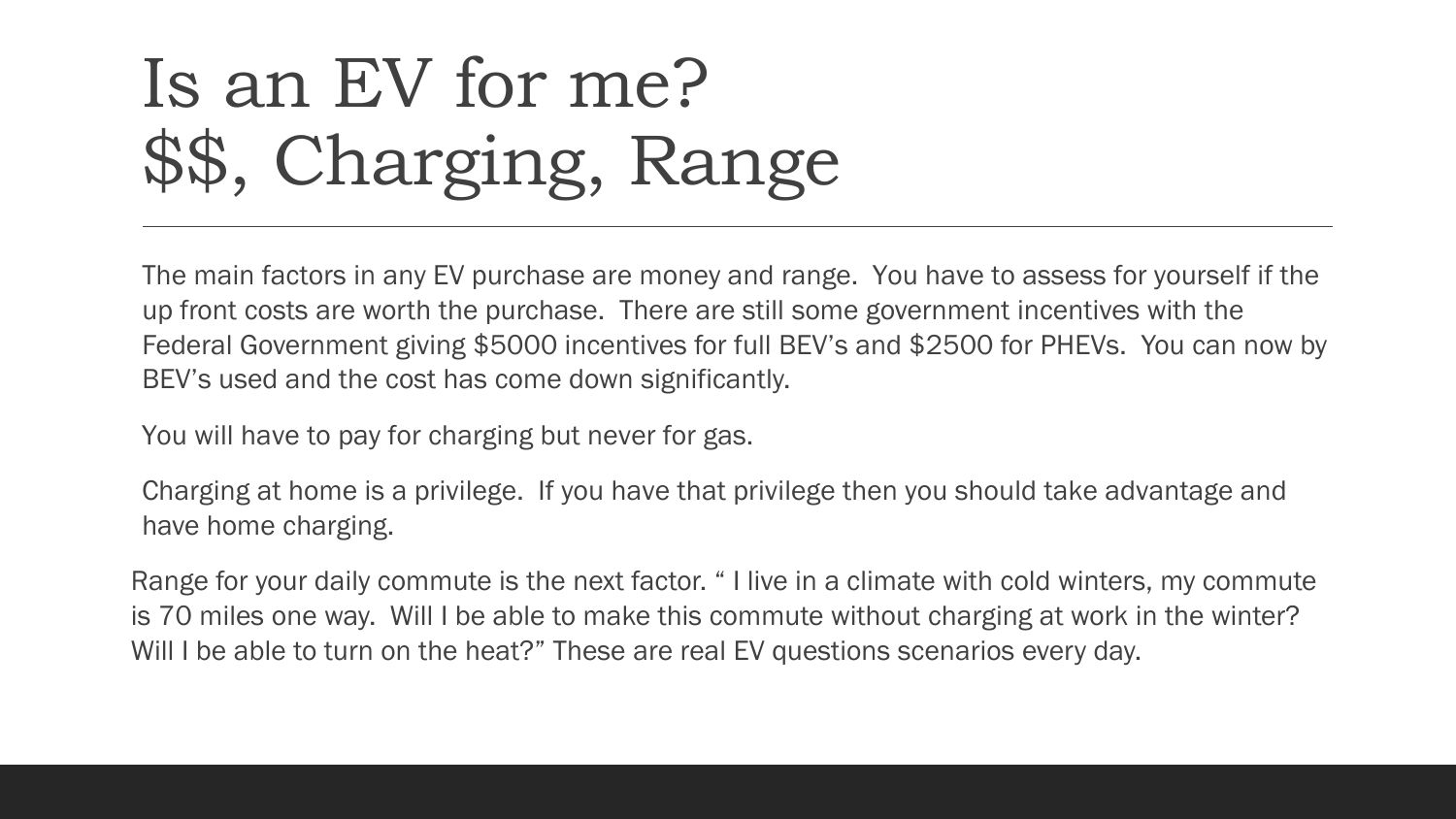## Which BEVs have the best Range?

Initially it was the Tesla and the BoltEV which had the longest ranges of the EV vehicle classes. Some new models are in the same ranges now with typically a range being stated as about 300 to 350 Miles (480 to 550 km) per full charge.

Those are the best ranges generally available at this time for BEVs and many factors will limit this range or might extend this range:

A) how you drive and the speed at which you drive impact your range and the car calculates this as you go along giving you range feedback

B) do you use the heat  $\odot$  or the AC

C) extra weight or reduction in smooth air flow by adding a roof rack or a trailer.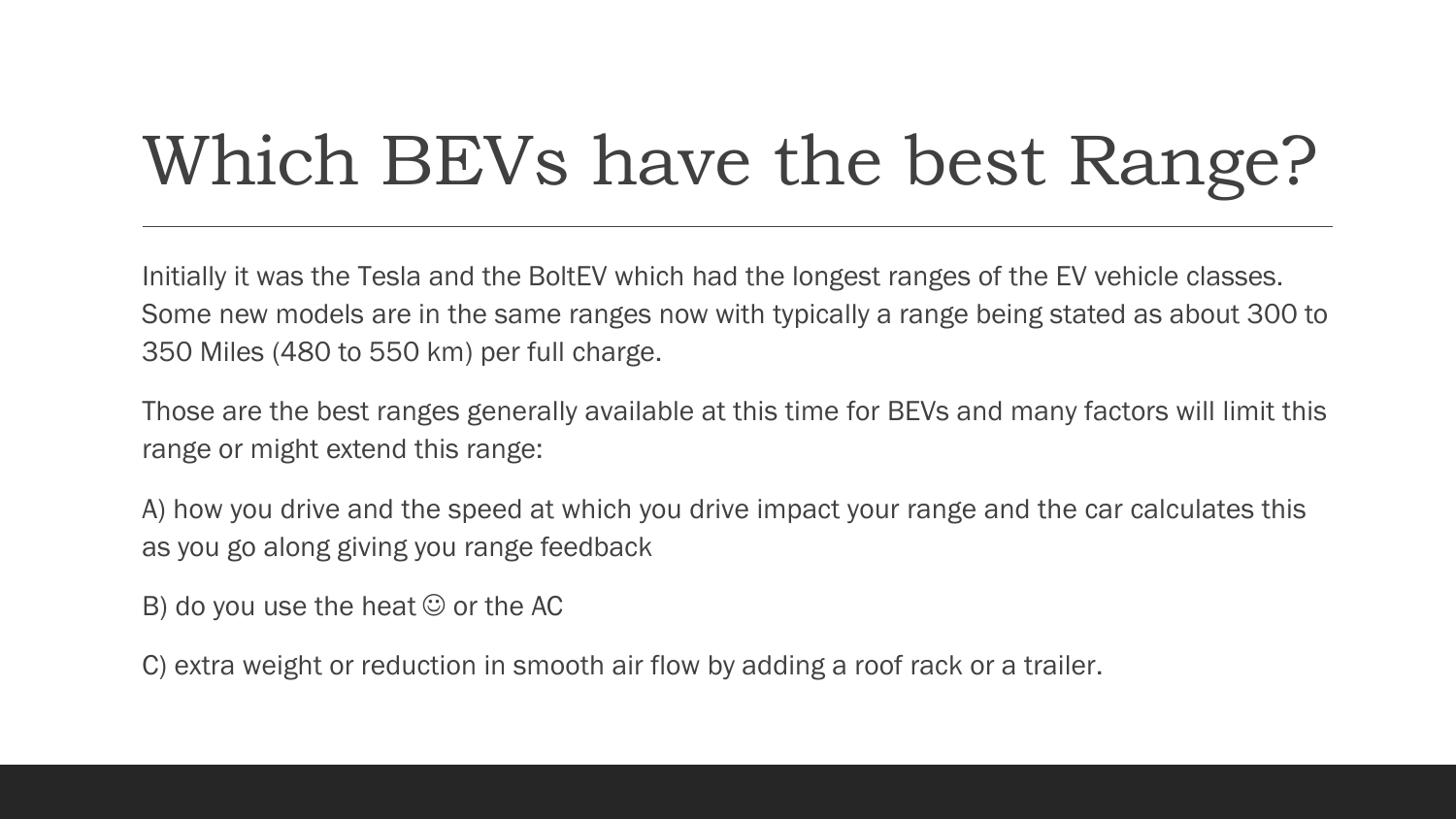## Advantages of the BEV

#### 1. No Gasoline

2. Simplicity – fewer things to maintain, fewer things to go wrong. " According to Tesla, their drivetrain has no more than 20 moving parts compared to the 200 or so in a typical drivetrain for an internal combustion vehicle.

3. The Maintenance schedule for the first 7500 miles (12000 km) is checking the tire pressure and then at 12000 km rotate the tires. Make sure your dealer knows how to rotate the tires.

4. At 15,000 miles (24000) km replace the cabin air filter (sooner if you prefer) and you can do this yourself ordering the part online. Very easy (see online videos).

5. Some dealers will ask you to come in for an oil change. Remind them it's not necessary.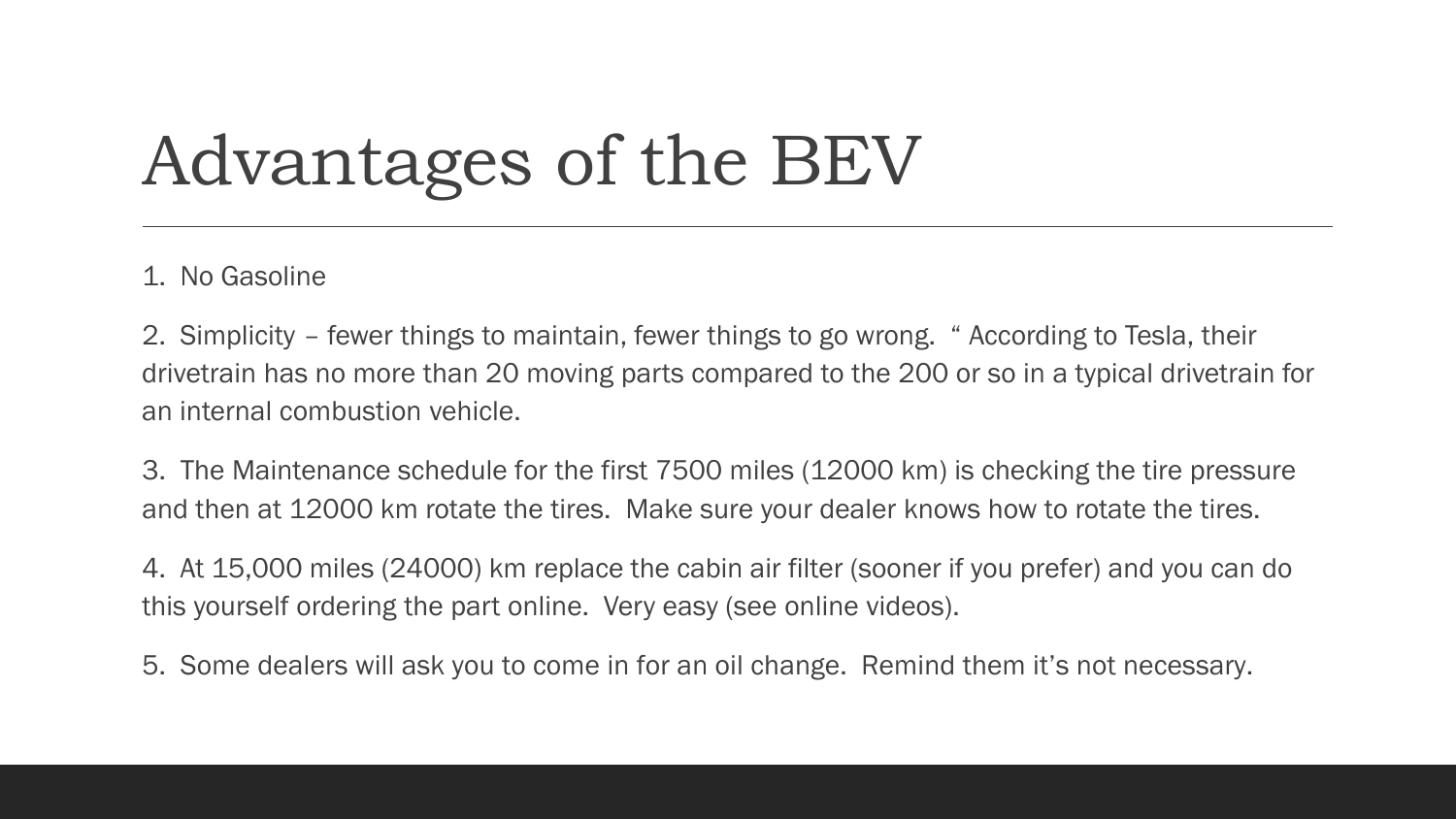#### Other Maintenance

6. In addition, the brake fluid should be replaced every 24 months or 30,000 miles (50,000km), and the coolant changed after 15 years or 120,000 miles (200,000km).

7. Be sure to rinse off salt each year especially from undercarriage and usual brake checks are important especially since some BEV drivers opt to never touch their brakes (see one pedal driving) which is not recommended. So we have to remember to use our brakes.

8. All electric vehicle batteries will degrade over time and lose some of their ability to maintain a full charge, though this happens gradually, and eventually you will see range reduction and either have to replace the battery pack or the car.

9. BoltEV uses active thermal conditioning to prevent battery degradation. The Nissan Leaf on the other hand continues to be known for battery degradation. There are charts for each Vehicle.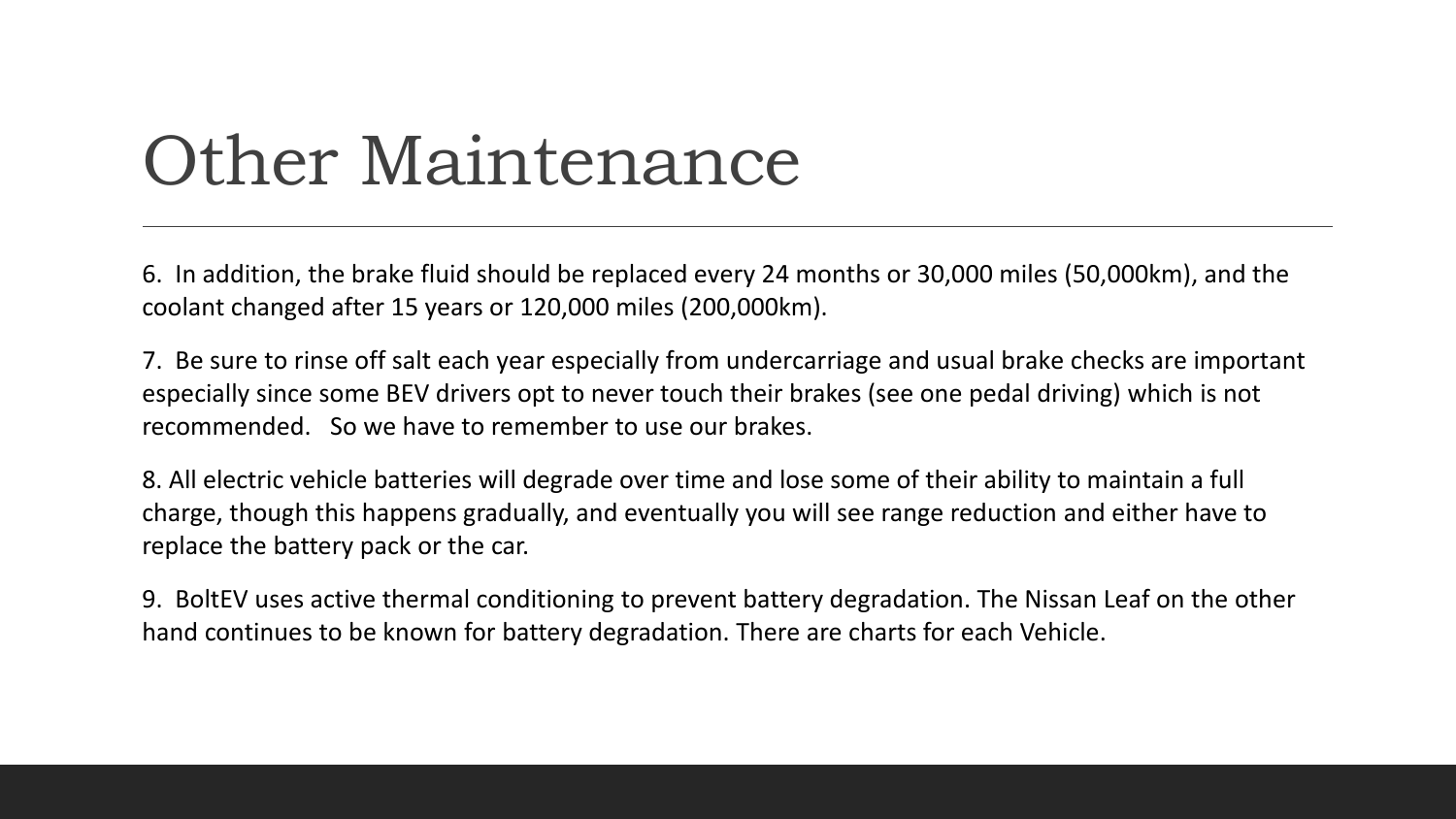## BOLT EV Charge Port



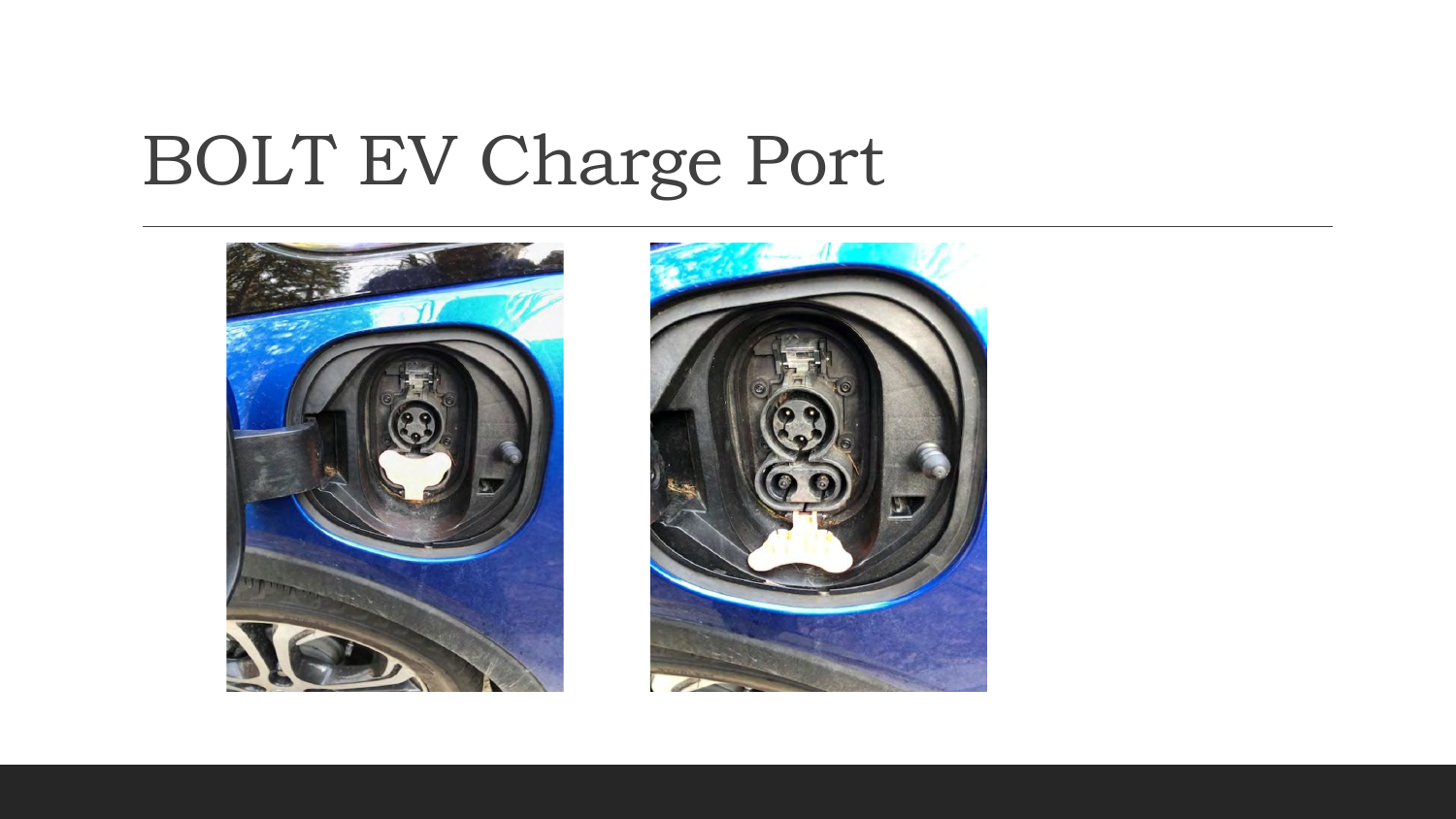## Three Types of Charging

1. Trickle Charge – plug into a standard 110/120 volt outlet for a range of about 5 to 10 km/hour of charging. The vehicle must come with appropriate charging cable/plug for Trickle Charge.

2. Level 2 Charging (L2) – requires a special installation at home for 240 volt charging and charges about 40 – 50 km/hour. Charge to full over night from home is a typical use but public chargers are available. Tesla chargers require an adapter for non-Tesla cars.

3. Direct Current Fast Charge (DCFC) – sometimes called Level 3. Tesla has its own proprietary network of Fast chargers not accessible by other types of BEVs. DCFC requires appropriate port on a BOLT which used to be optional and is now on all BOLT EVs.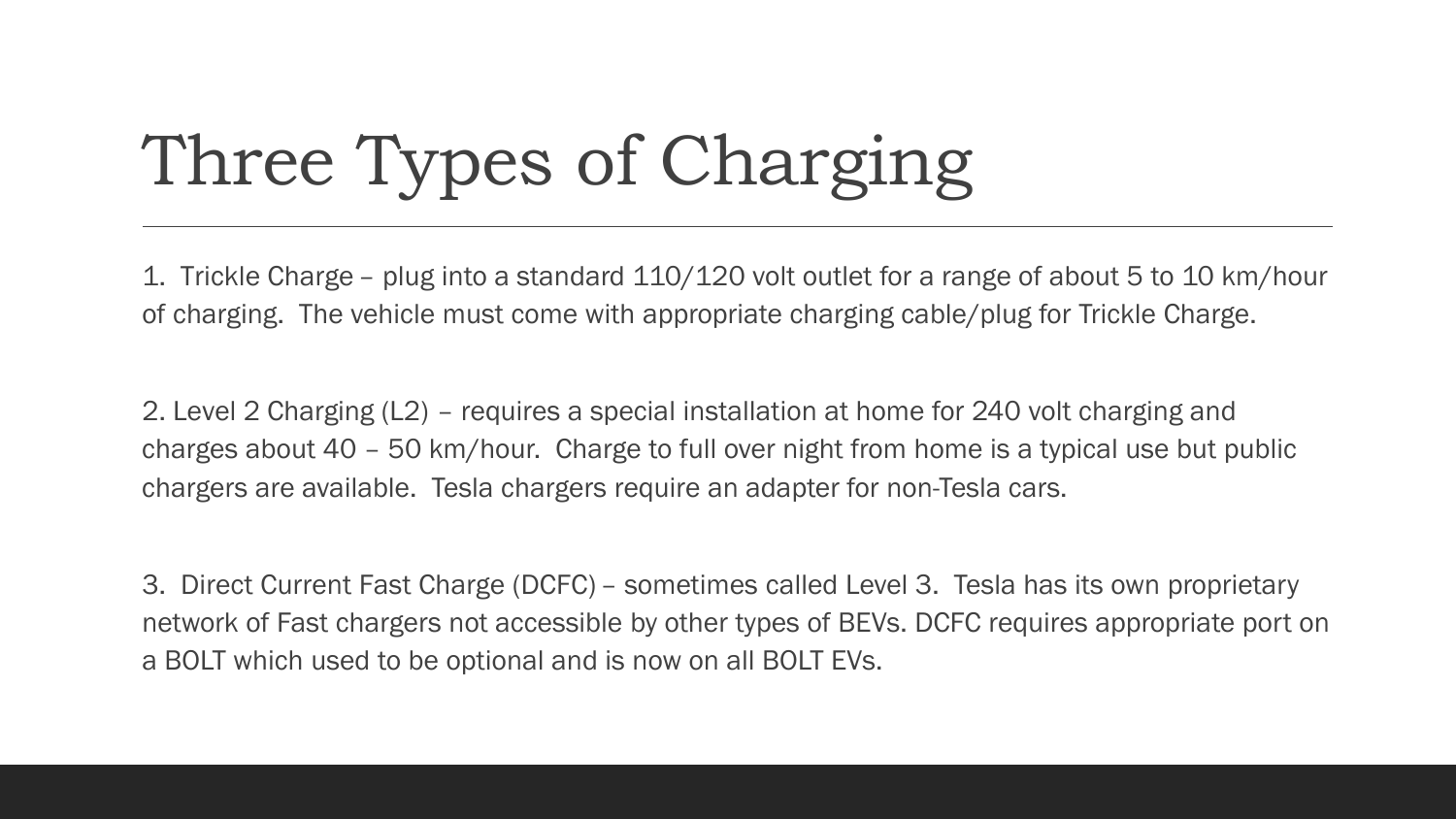#### "Gears" Chevy BoltEV



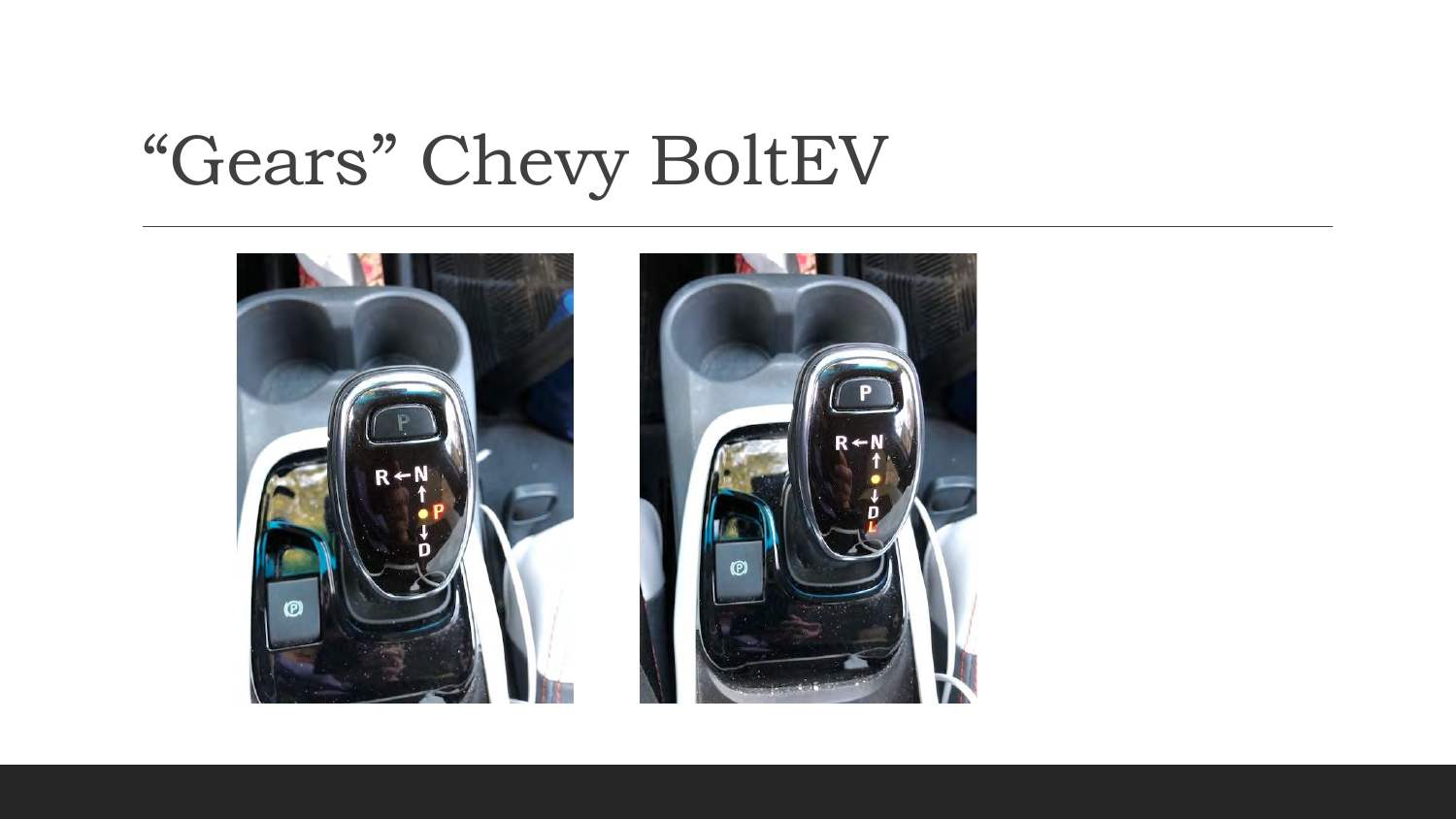## Transmission Typically One Speed

Based on the Tesla Roadster first BEV Electric cars have an electric motor and not an engine and are designed with a single speed transmission, with the current exception of the Porshce Taycan which has two speed gearbox.

It is a balance between speed and efficiency as many BEVs have smaller battery packs. Larger packs are required for highway driving speeds.

All BEVs have a maximum speed you can attain for highway driving. Tesla is about 262 km/hour whereas the Bolt EV is 145 km/hour. A significant difference. Faster you drive the less range you will get.

Tesla goes from 0 to 60 MPH in about 3 seconds whereas the Bolt takes 6 seconds.

L "gear" on the Bolt is regenerative braking and some never use the D "gear" (which is like an ICE vehicle)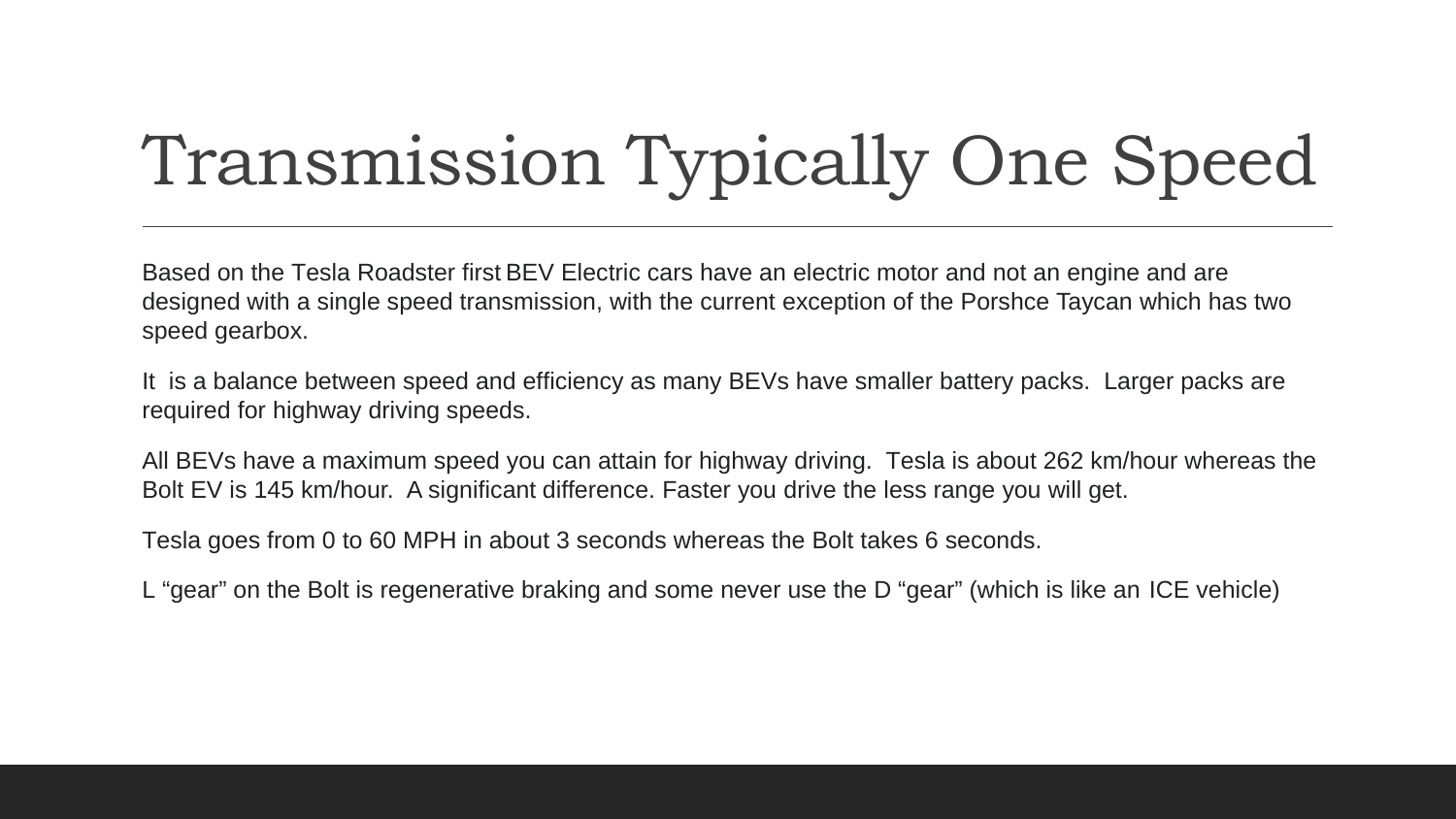#### MCU and Infotainment Screens

In a **Tesla** electric car, the main computer control unit, also known as an "**MCU**," powers the touchscreen where drivers can view and control their entertainment, navigation, air conditioning and other vehicle features. Often known as an Infotainment Screen. Older Tesla models have an MCU1 and now offer an upgraded MCU2 (but you lose FM radio).

Tesla has been a leader in "over the air" upgrades/updates which are effectively software updates.

Most BEVs have remote control such as for pre-conditioning the battery to warm it before leaving home and warming it up before you get inside and turning on the heated steering wheel. Chevy Bolt does not use the over-the-air updates although they could do so. Tesla is a real leader in over the air updates.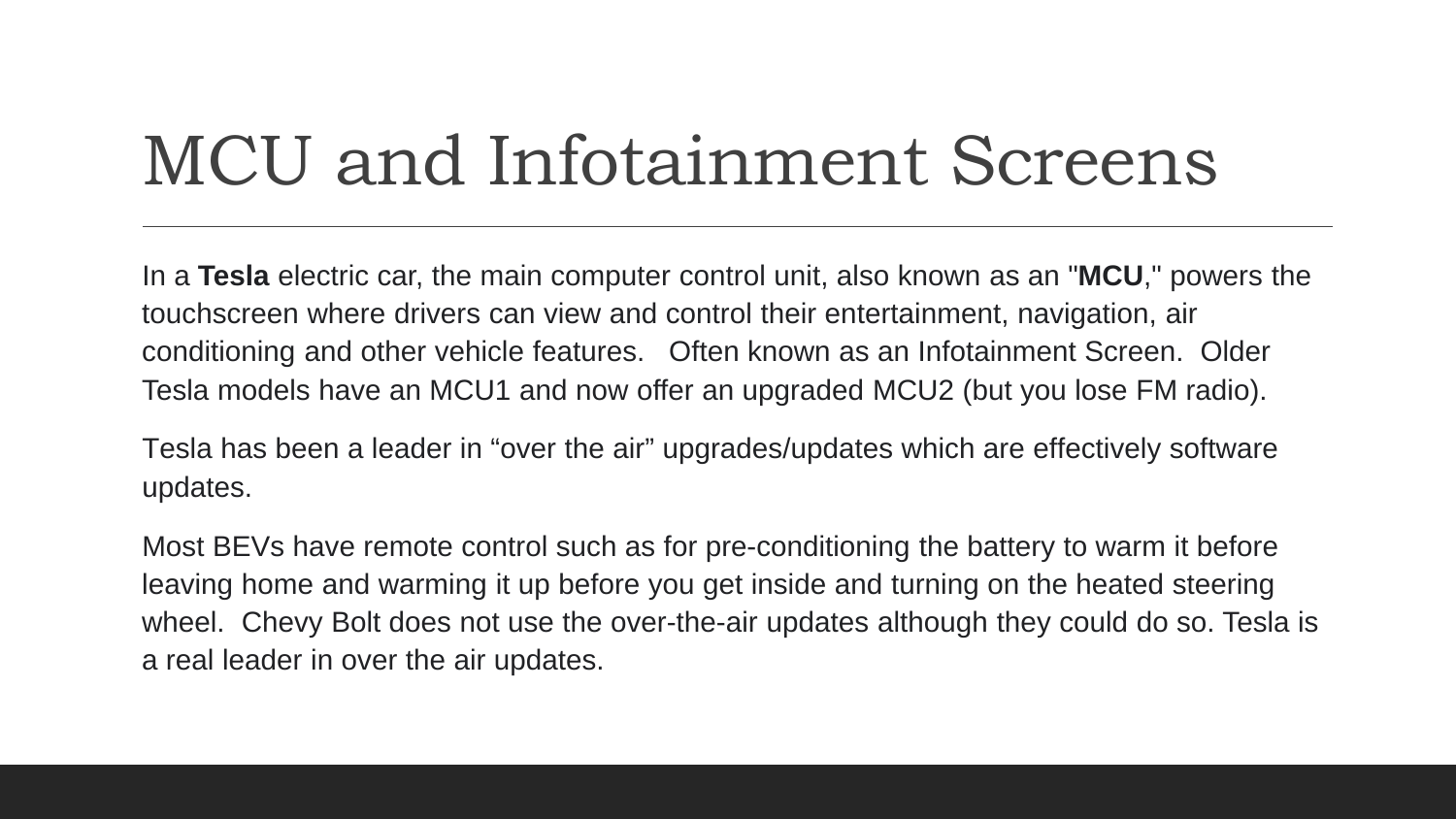#### Cameras

The BOLT and the Tesla both have great camera options and quality. Tesla has surround camera options, dashboard camera options. Our BOLT has birds-eye view, front and rear cameras. If car is packed full you can set up the Rear View Camera to see what is behind you on the road using the camera technology.

My favourite is being able to wash the rear camera from the driver's seat when it gets dirty.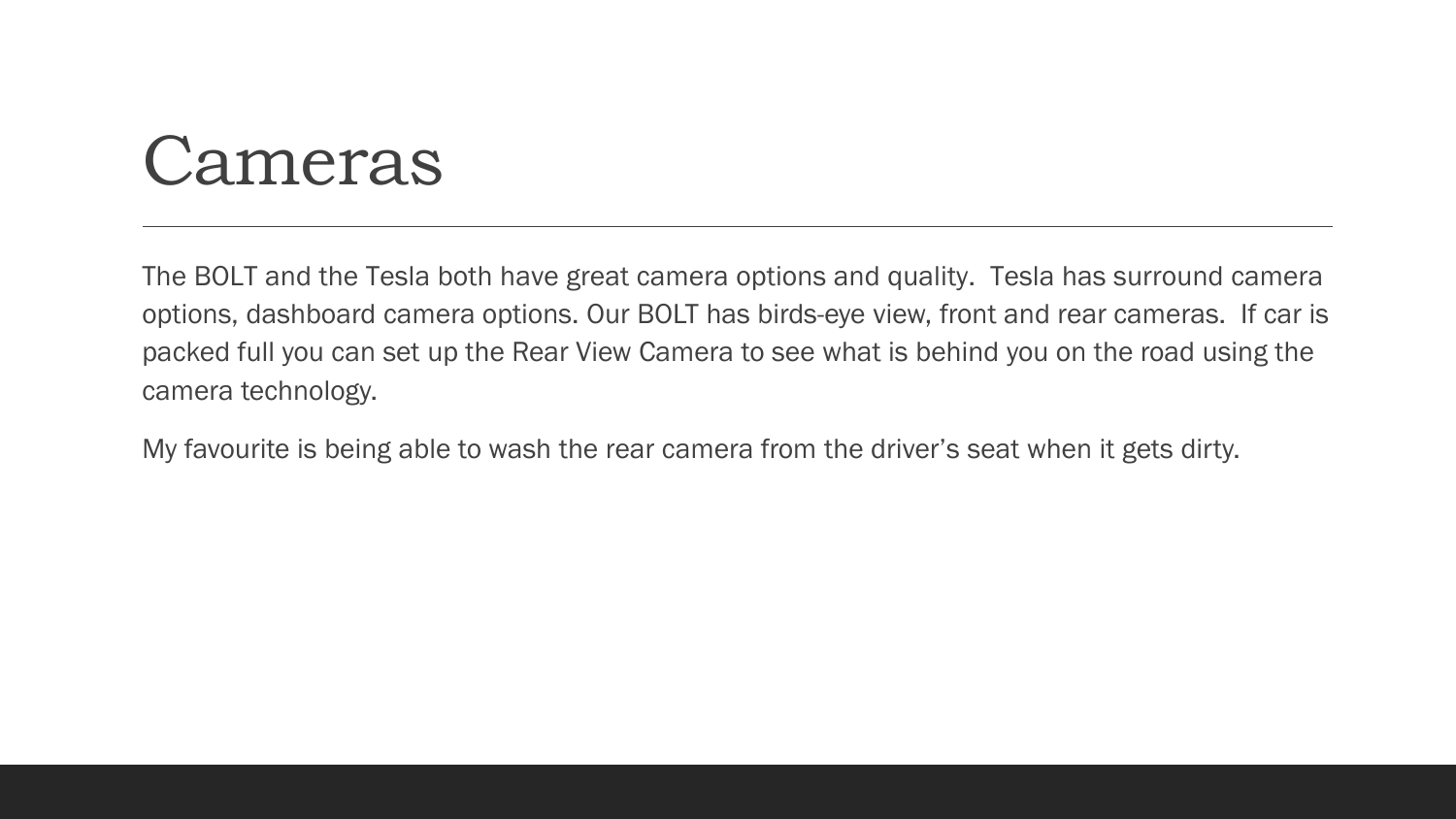#### AutoPilot

The upcoming redesigned 2022 Chevrolet **Bolt EV** and all-new **Bolt** EUV crossover **will** offer General Motors' Super Cruise "hands-free" semi-autonomous driving technology. ... Essentially, GM's Super Cruise **can** pilot the car on its own on select highways, and it doesn't require you to keep your hands on the wheel.

All new **Tesla** cars come standard with **Autopilot** as of April 2019, which includes Traffic-Aware Cruise Control and Autosteer. You can purchase **Autopilot** or Full Self-Driving Capability at any time through your **Tesla** Account – and the **Autopilot** software required will be added to your car.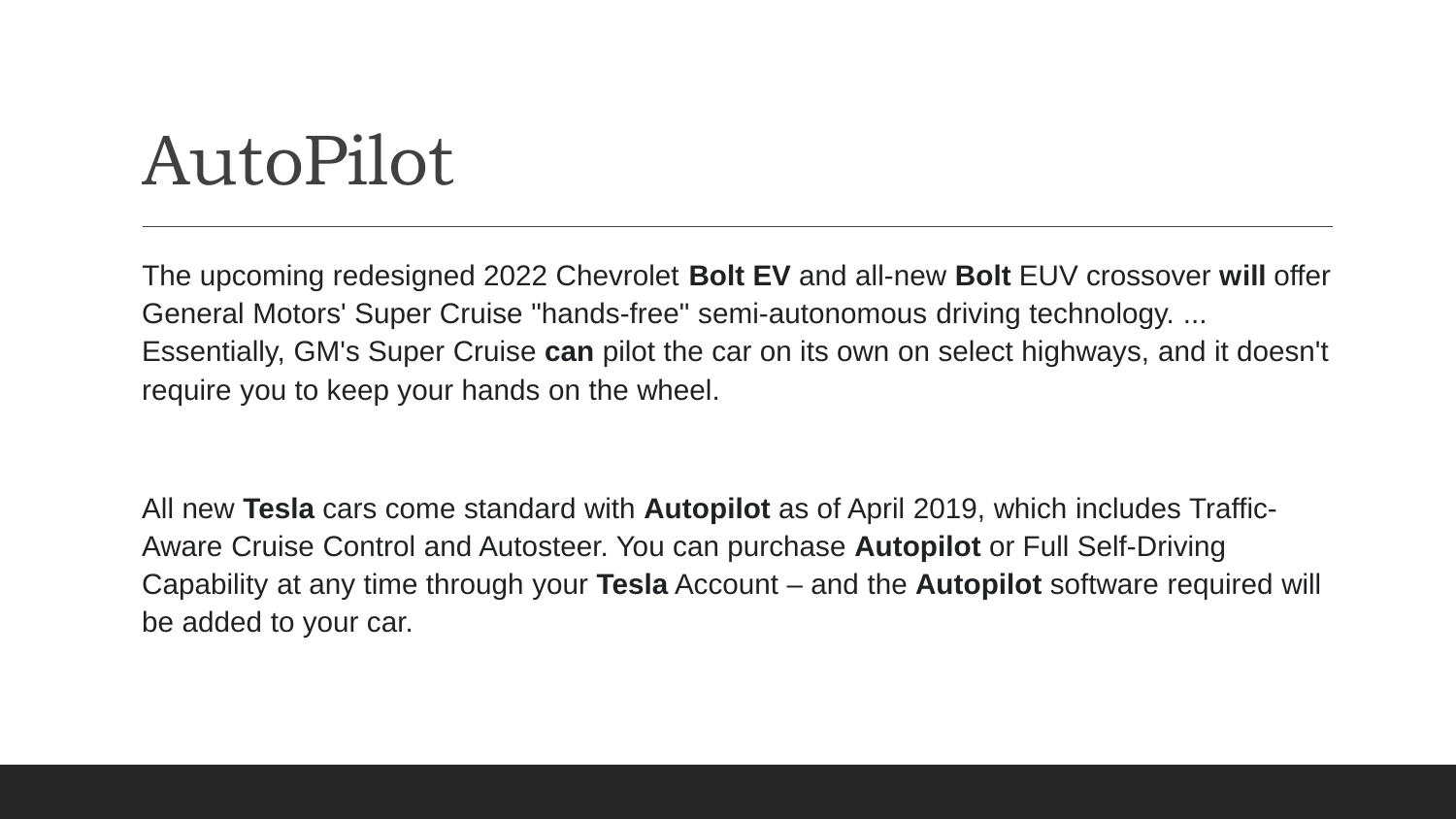### Bolt Infotainment Screen Half size of a Tesla – Reboot (FF + Home)

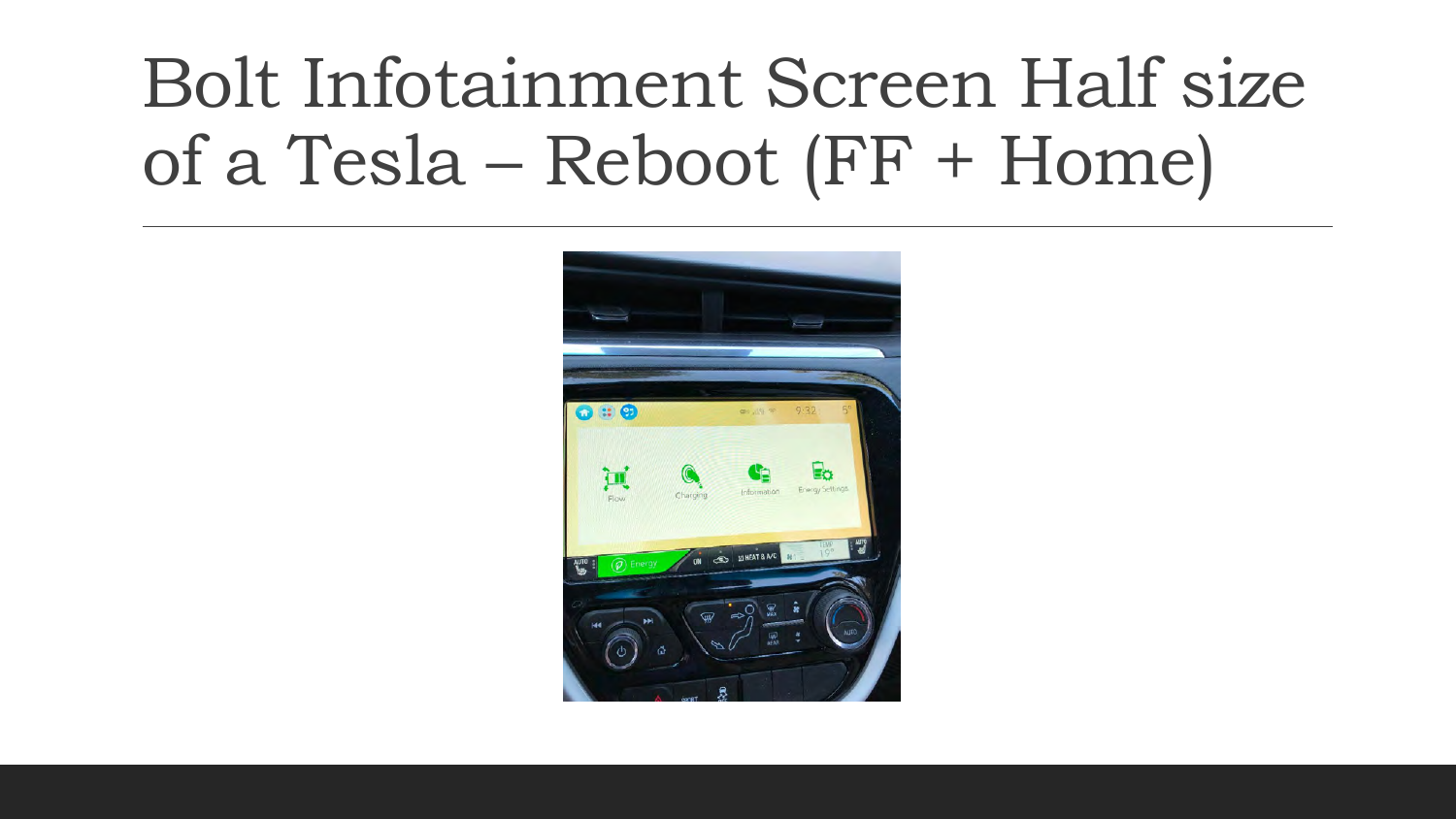## "filling up the tank" and "range anxiety"

Range Anxiety is real as there is a learning curve to understanding the maximum range conditions and when range can be reduced. Cold Weather, Rain, headwinds, driving speeds and accelerations all factor in to your maximum range.

This is true as well of ICE vehicles but we don't monitor our ICE vehicles the way we moniter range in an EV. The EV has great tools and you can be as nerdy a geek as you like about your kilowatt hours and your own efficiency. If range is not an issue then no need to worry.

EV battery size is measured in kWh, or kilowatt hours. But*what is that?*

A kilowatt hour is a measure of energy used by an appliance if it were kept running for one hour.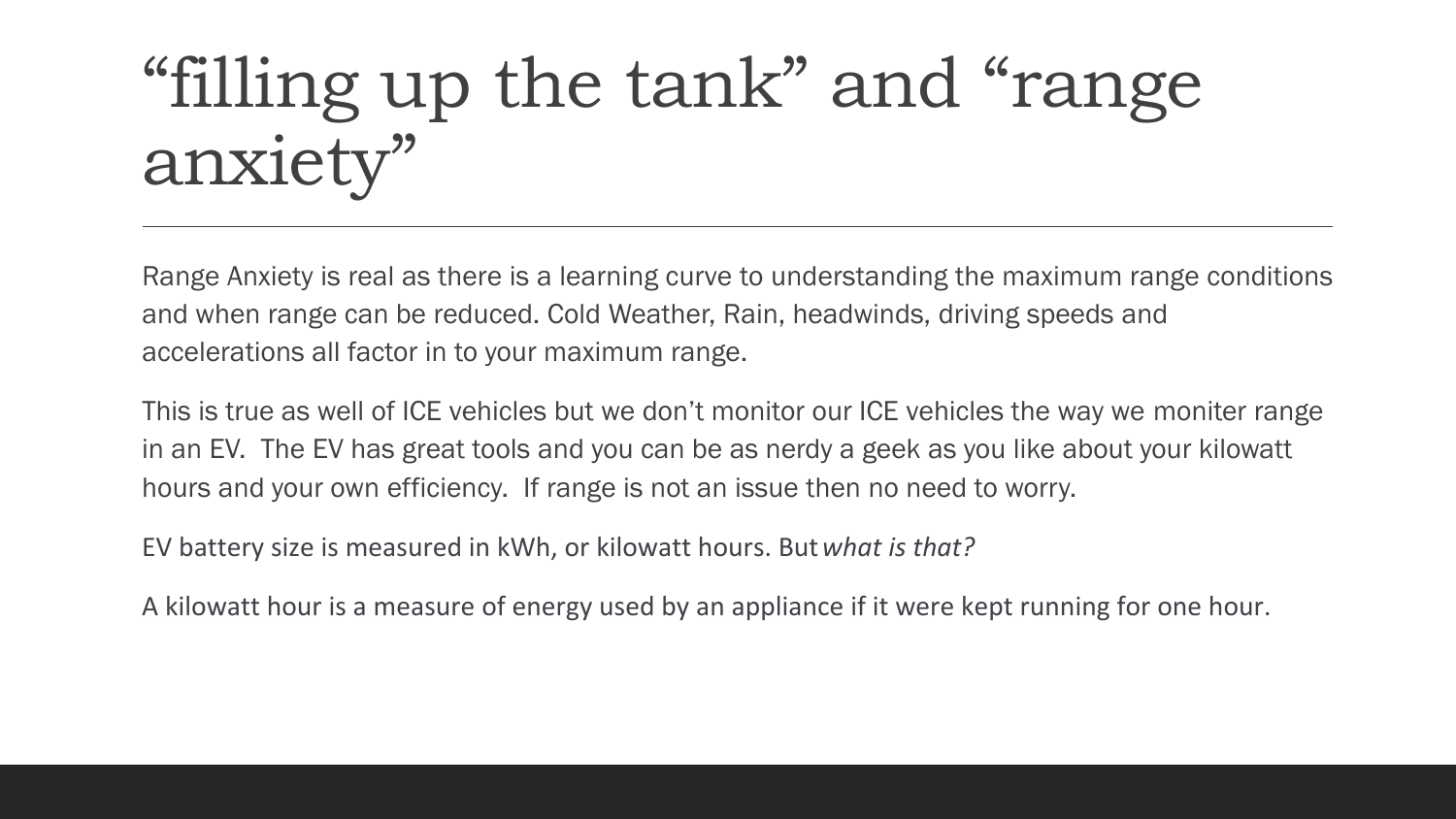#### The Range indicator on the dash aka the Guess-O-Meter (GOM)



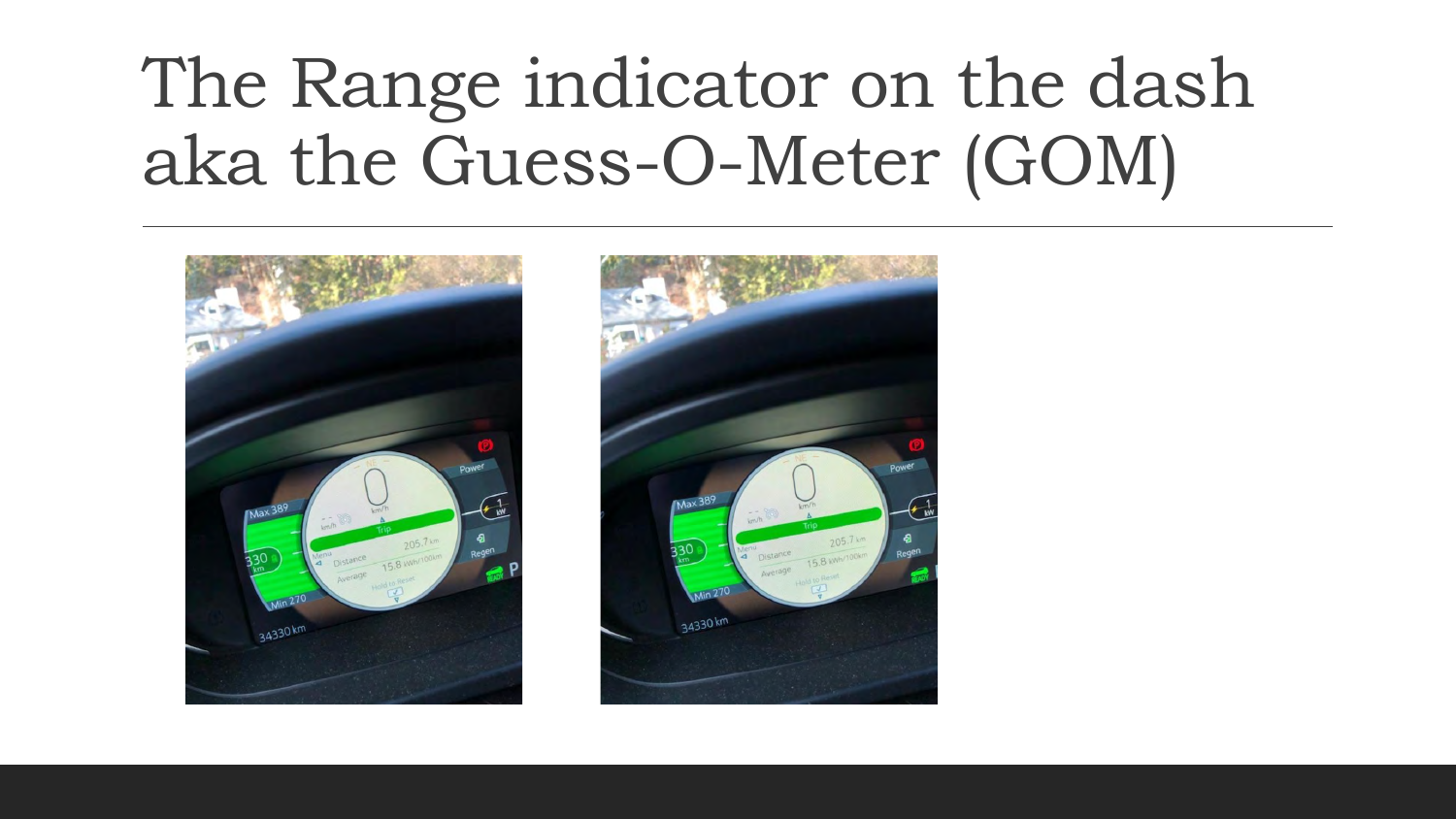## Charging to "Full"

With an ICE car we often fill our tanks to full and we always have a comfort zone of a full tank of gas. We rely on the indicator of the tank "fullness" and there are plenty of gas stations to pull into if running low where we can "fill up" in 5 minutes or so and carry on.

With an EV we don't have the luxury of a 5 minute fill up on the road. We have to plan ahead for when and where we will charge and while charging to 80% takes about 20 to 30 minutes, charging to Full can take much longer. That last 20% takes a very long time to pack in the electrons. So we simply don't charge to full and plan our trips accordingly.

Home charging you can charge over night on L2 no worries but many have to rely on charging on the road for longer trips or at work if your employer has charging capability. With more EV cars on the roads you will often have to share a charger and/or wait.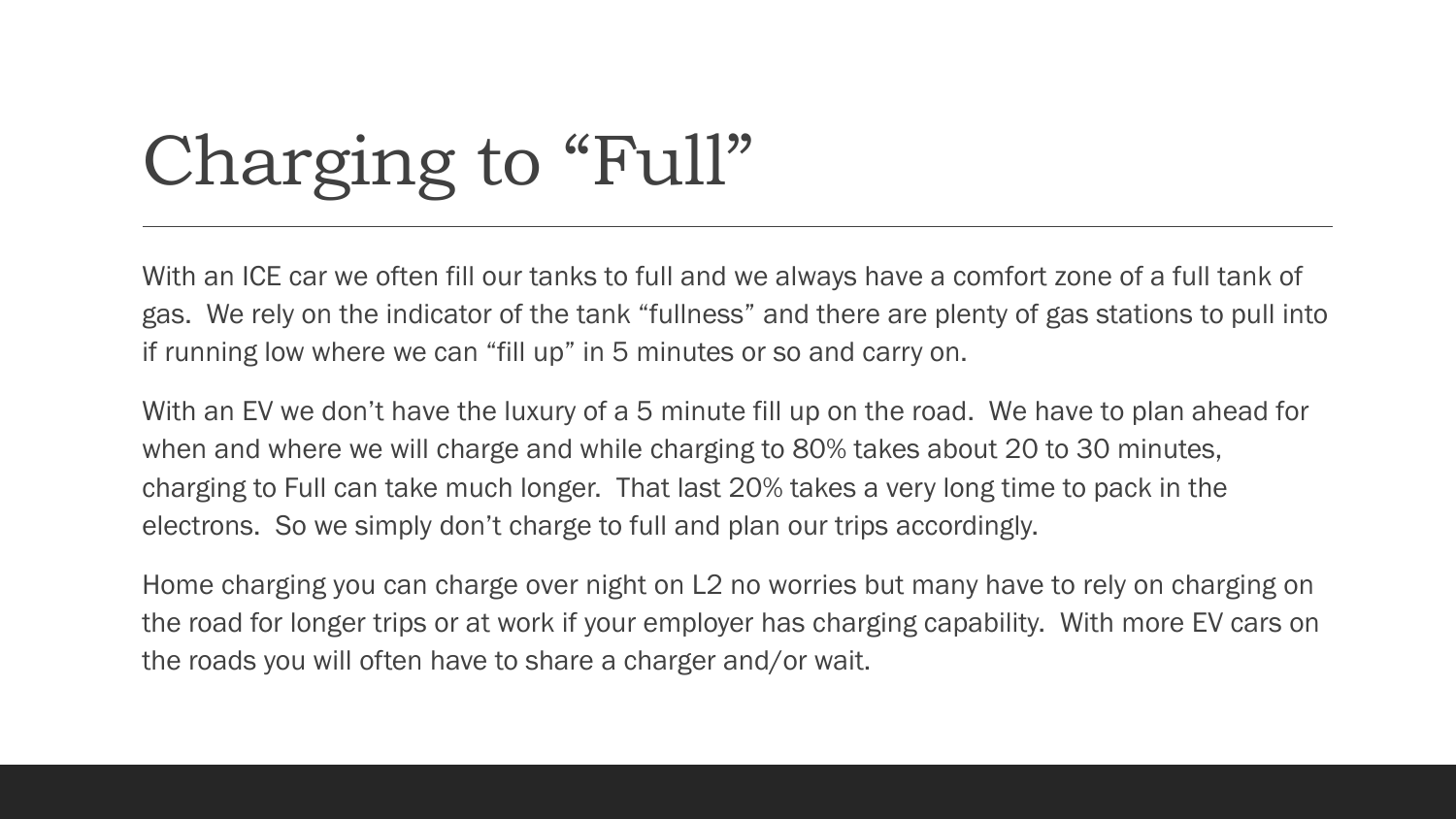### Early Adopter Issues - Recalls

Recalls we have experienced since purchasing the first model year 2017 BOLT EV:

 $\triangleright$  Dead battery cell – dealer software fix (our first recall)

Windshield Wipers could not handle heavy snow/ice – Transport Canada ordered this recall forcing GM to come up with a fix. They opted for a stronger motor to operate the wipers. ICE vehicles create heat that helps melt some snow whereas EVs do not and they had underestimated

▶ Other known issues covered by warranty but we have not had to use: Strut replacement, Steering wheel fix are two common ones

► LG Chem Batteries – this recall affects the Kona as well as the BOLT EV 2017 to 2019 model years. Risk of overheating and catching fire. Maximum charging was reduced by software and for Kona LG is doing full battery pack replacements. GM in some states will buy back your car. Ongoing issue.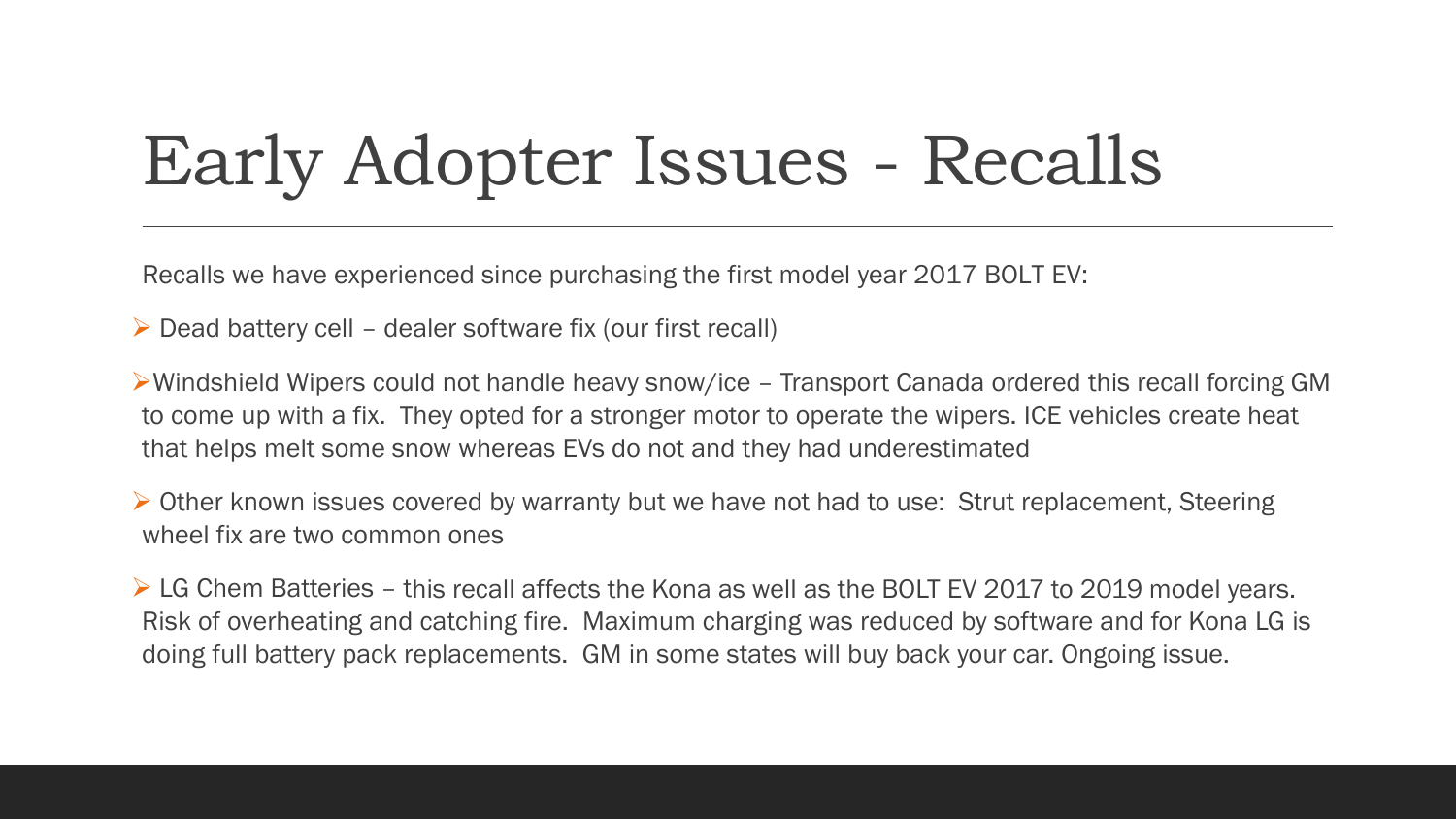## Trip and Charger Planning

<https://www.plugshare.com/en> is an app that you can find nearby charging stations which are operating and give feedback if you find a charger is not working. It also has trip planning features

<https://abetterrouteplanner.com/> is an app that helps you plan longer trips

Stay at hotels with chargers but remember with more EV drivers on the road you may have to arrange to share that charger and be sure to unplug when you are done

We were able to use a charger at a nearby Bed and Breakfast for a small fee even though we were not staying there when visited by our daughter driving the EV and she needed an overnight charge not available at our Air BNB.

Have accounts with the different companies which offer charging such as: FLO, Chargepoint, Greenlots are some. Have the App and be sure to also have the RFID card for options.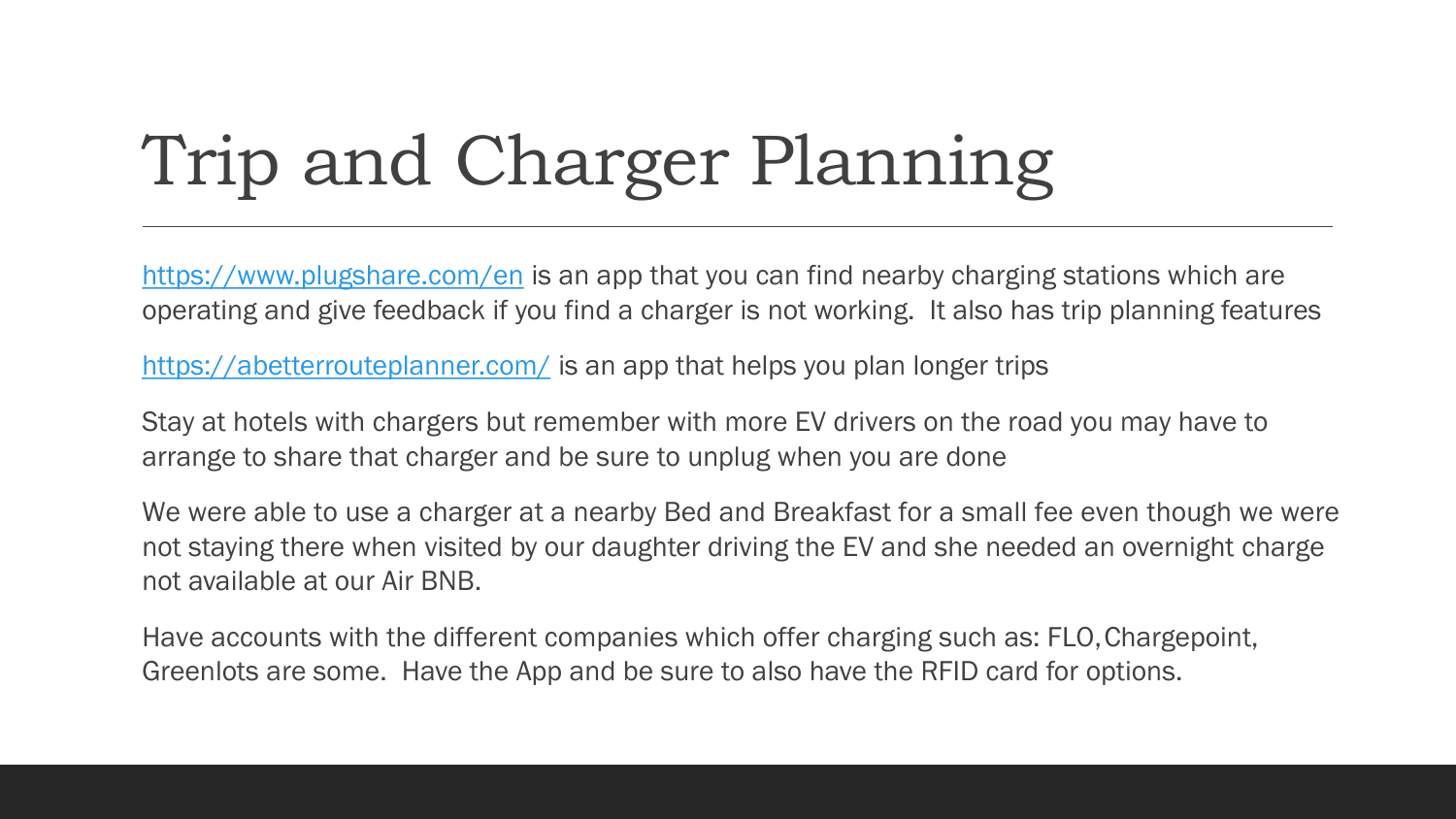## How to reduce up front Purchasing Costs

Buy Used

Consider COSTCO incentive for the purchase of a BOLTEV

Use all government grants available to you at the time of purchase (sadly Ontario no longer offers grants but other provinces do, as does the Federal Government).

Definitely shop around and choose a car that fits your personal needs.

Prices are coming down and will continue to come down with various manufacturers. Tesla first offered the Model 3 for which there was a 1 to 2 year wait list and a refundable deposit. During that time the BOLT EV came on the mark so we got our deposit refunded. Tesla is planning an even lower cost model within the next 5 years.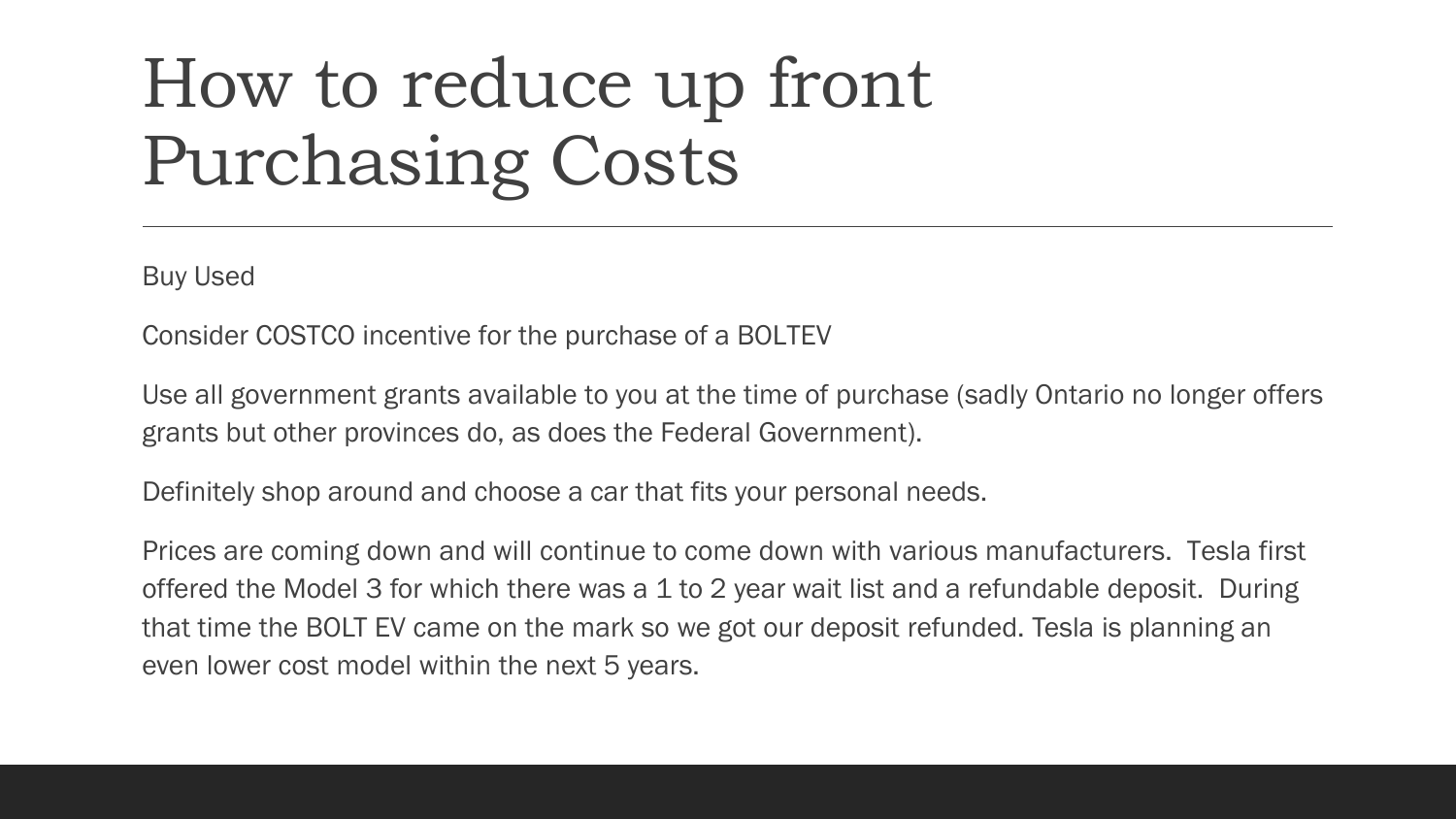#### Environmental Issues

EVs do not burn fossil fuels and therefore consistently reduce the amount of CO2 in the air.

EVs rely on rare earth minerals which are also non-renewable and have many "fair trade" issues such as child labour and safety of workers mining Lithium and Cobalt. This applies to our cell phones and much of modern technology and needs to be discussed openly in my opinion.

EVs do not require oil to be shipped but they do need electricity to power them. Some EV owners have set up solar charging and this is also available for example at the University of Waterloo where the Chargers are powered by Solar Energy. This is a great option.

Overall after several studies it appears that the environmental advantage goes to EV vehicles. In cities shifting from Diesel to Electric provides other benefits of reducing pollution.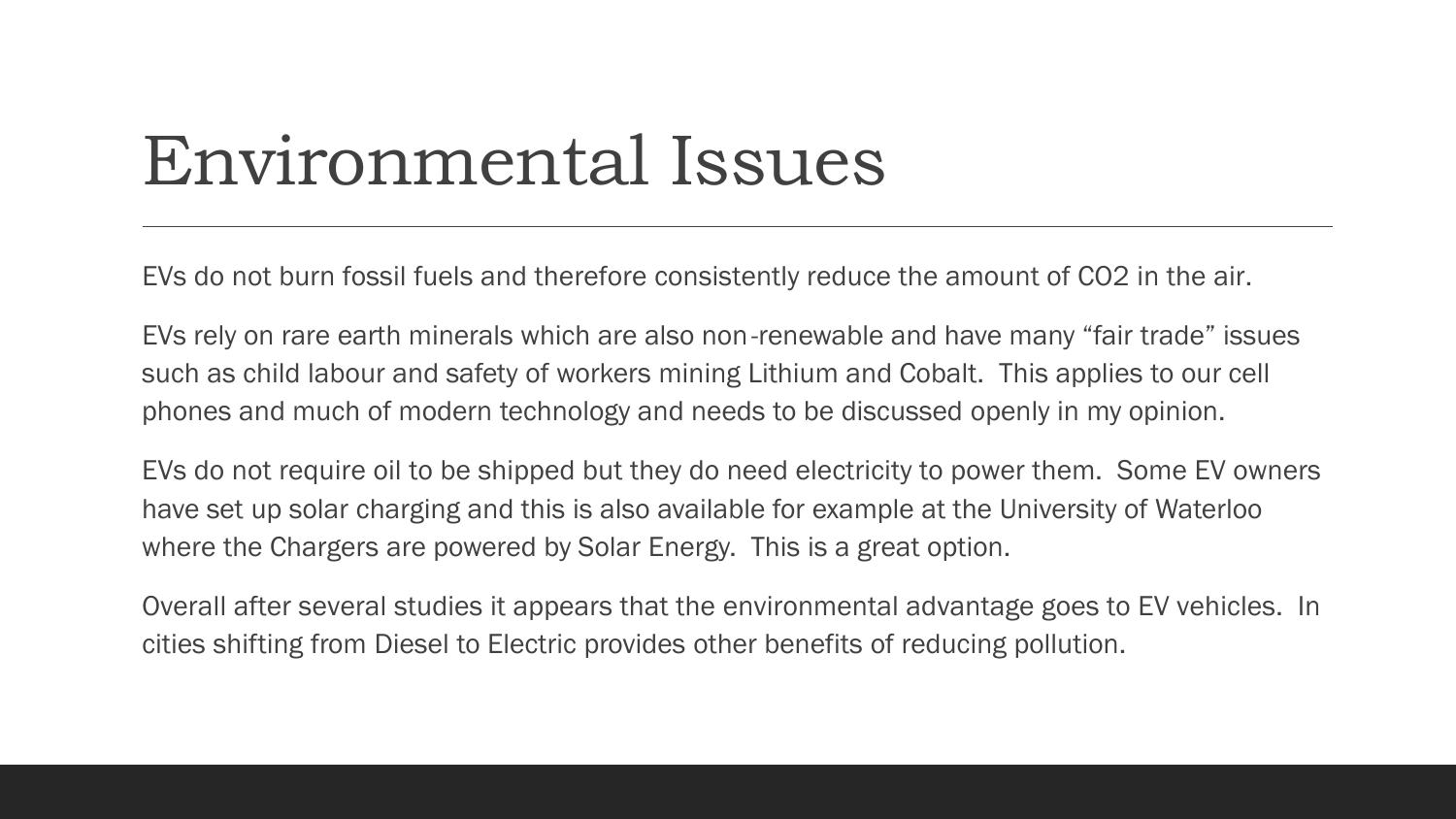## Electric Vehicle Advantages and Disadvantages

EVs have most often been used for City and commuter driving. It's a great option with no gas and frequently you can benefit from the HOV lanes on the highways.

Long Distance use requires planning and drivers have to be able to provide enough time for the charging along the route. The Range is weather dependent and this is why we still have a Subaru because I don't have the time to charge on my trips to and from visiting and caring for my mom in London. Whereas round trips to Kitchener Waterloo are not an issue. KW is the Canadian capital for EV users and they have lots of charging options as do hotels. No need to charge for a KW round trip from Toronto in warmer weather (like today).

EVs are very road worthy in cold and wintery climates. Although I would like to have AWD which is not available on most EVs. Tesla has an AWD option. You need to have snow tires. Regular tires are low friction to maximize range.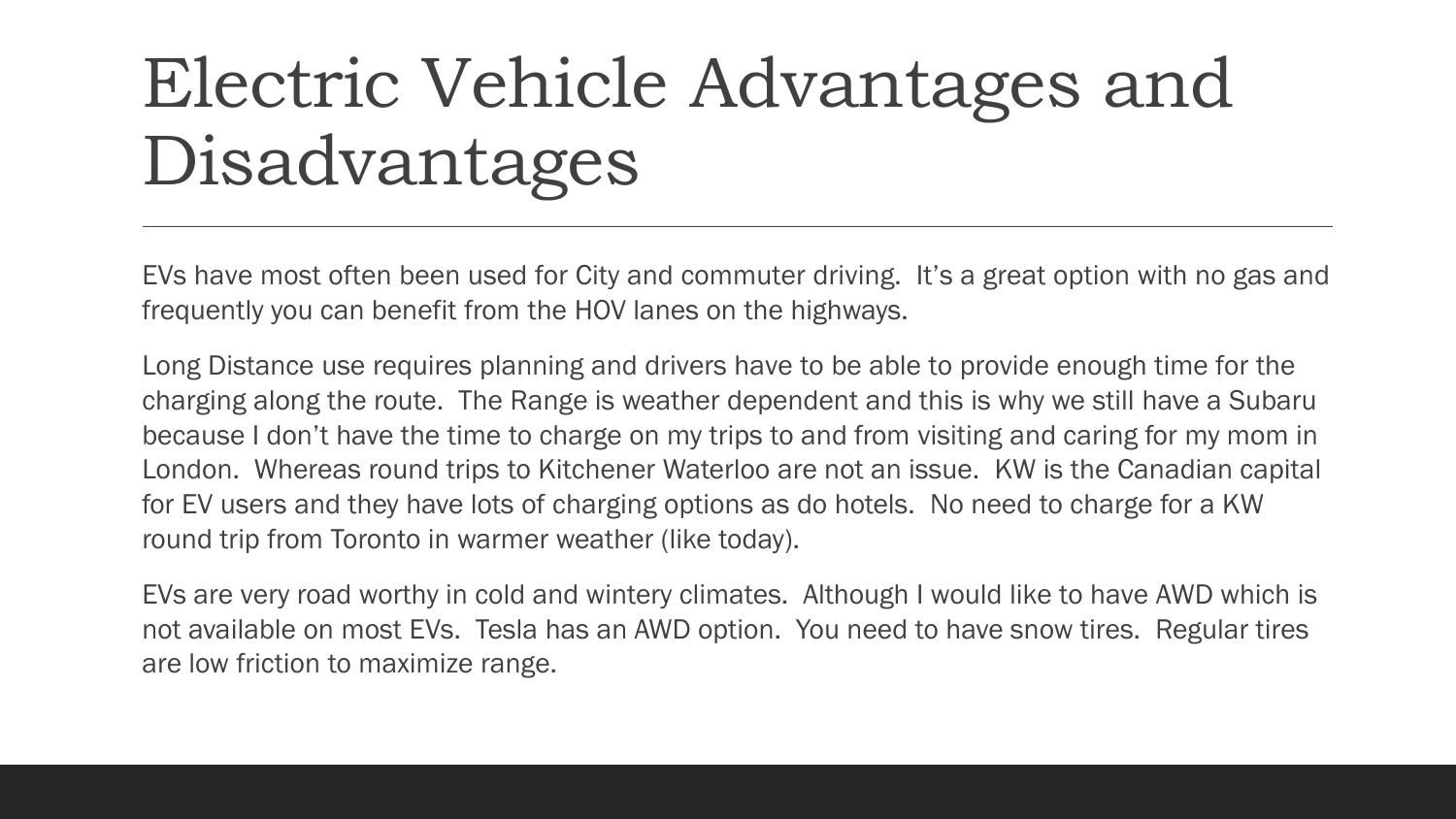### What folks like about EVs

Total cost of ownership is less, initial purchase price may be higher, BUT 75% less fuel costs, very little maintenance

Enjoy the silence of driving with instant torque. It's just fun to drive.

Understand the energy requirements of your vehicle more fully. Or, you can just have fun driving it and feeling good as you go past that Gas Station.

You can leave in the morning with a full tank every day.

Way Less Maintenance. Way less mechanical parts to go astray. No oil changes.

Unbelievably inexpensive to operate. I'm just now at 225k kms looking into my first true maintenance of replacing my brake pads, says a friend.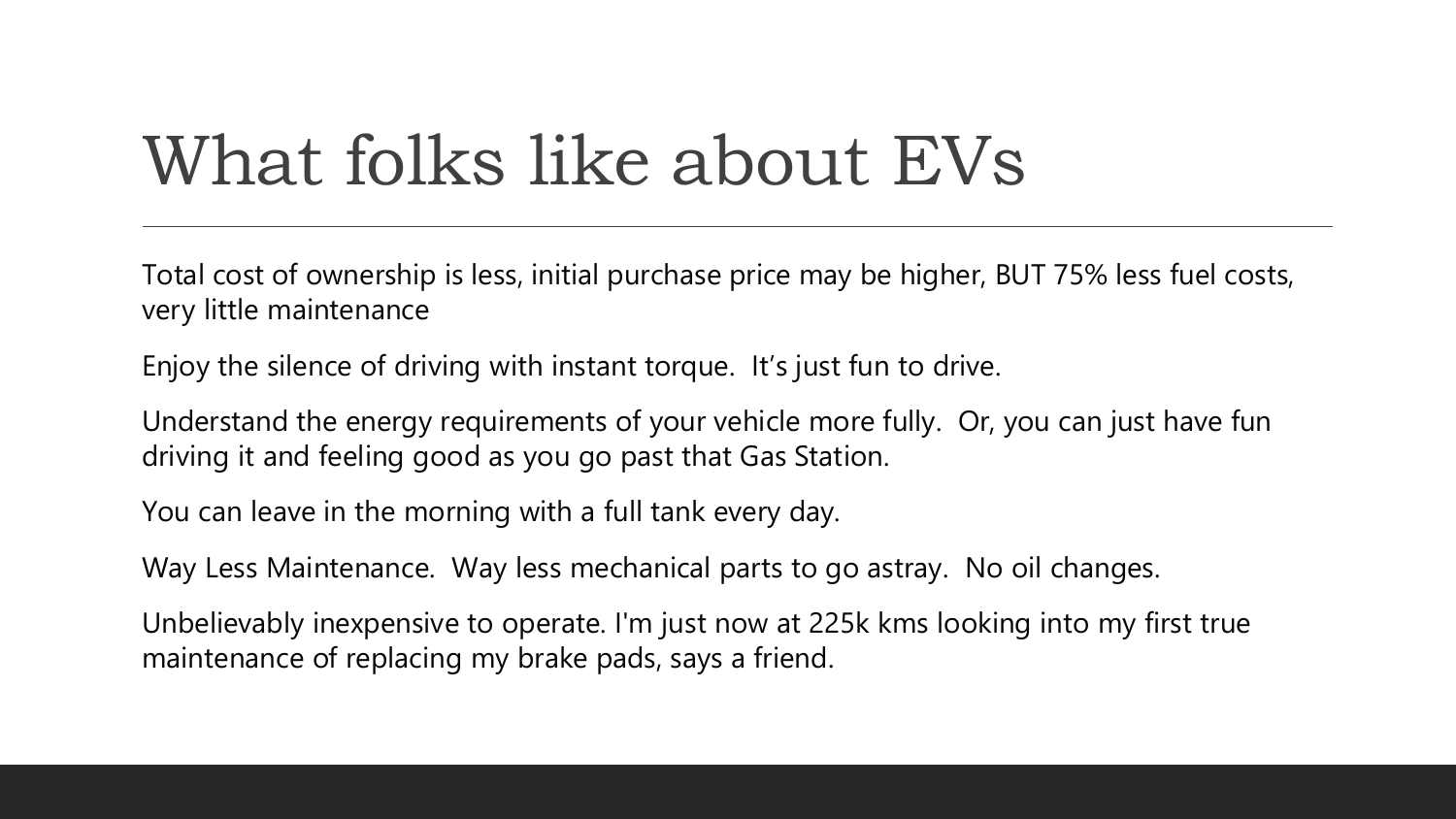### Resources I rely on to Learn

I heavily rely on Facebook Groups to help me learn about aspects of our car, current recall issues, and ask questions about anything. One can really only mange about 3 of these groups and I belong to a World Wide BOLT owners group, a Canadian BOLT owners group and the Waterloo Region Electric Vehicle Association (and group). WREVA is really a great local resource as they are very active. I may also belong to TEVA (Toronto) but I am not active in that group.

Pre-Pandemic there were EV gatherings which were fun to attend and a great way to learn about EVs. We also went to several Car Shows to compare various EVs. It is lots of fun to see where the charging is located on the car, where the trunk is located, and learn about lots of fun aspects of the vehicle. Meeting fellow EV enthusiasts and other BOLT owners is lots of fun. I still wave at every BOLT I see in Toronto.